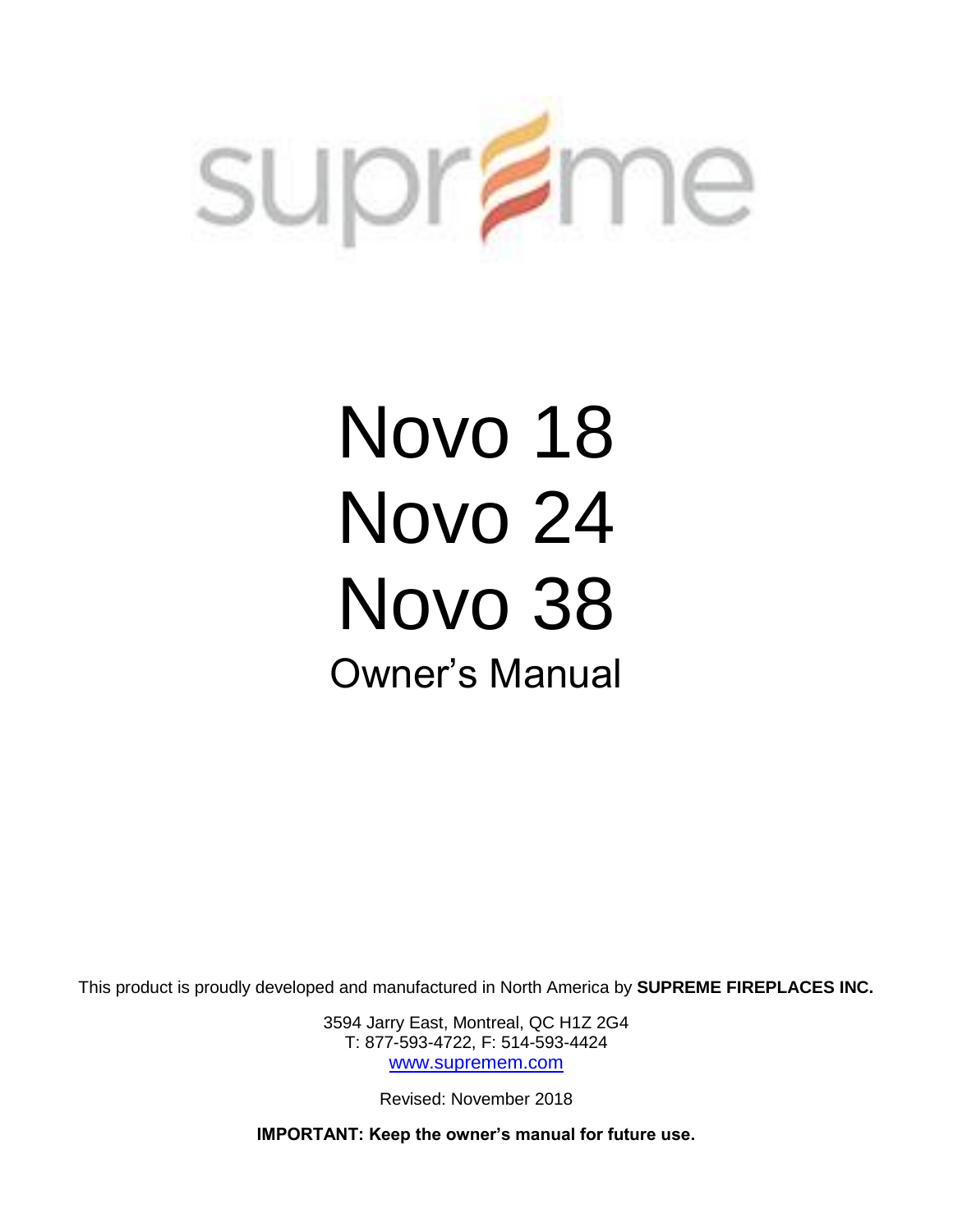# **CONTENTS**

| 1              |       |       |  |
|----------------|-------|-------|--|
| $\overline{2}$ |       |       |  |
|                | 2.1   |       |  |
|                | 2.1.1 |       |  |
|                |       | 2.1.2 |  |
|                |       | 2.1.3 |  |
|                | 2.2   |       |  |
|                | 2.3   |       |  |
|                | 2.4   |       |  |
|                | 2.5   |       |  |
|                | 2.6   |       |  |
|                | 2.7   |       |  |
|                | 2.8   |       |  |
|                | 2.9   |       |  |
|                | 2.10  |       |  |
| 3              |       |       |  |
|                | 3.1   |       |  |
|                | 3.2   |       |  |
|                | 3.3   |       |  |
|                | 3.3.1 |       |  |
|                | 3.4   |       |  |
|                | 3.4.1 |       |  |
|                |       | 3.4.2 |  |
|                |       | 3.4.3 |  |
|                | 3.5   |       |  |
| 4              |       |       |  |
|                | 4.1   |       |  |
| 5              |       |       |  |
|                | 5.1   |       |  |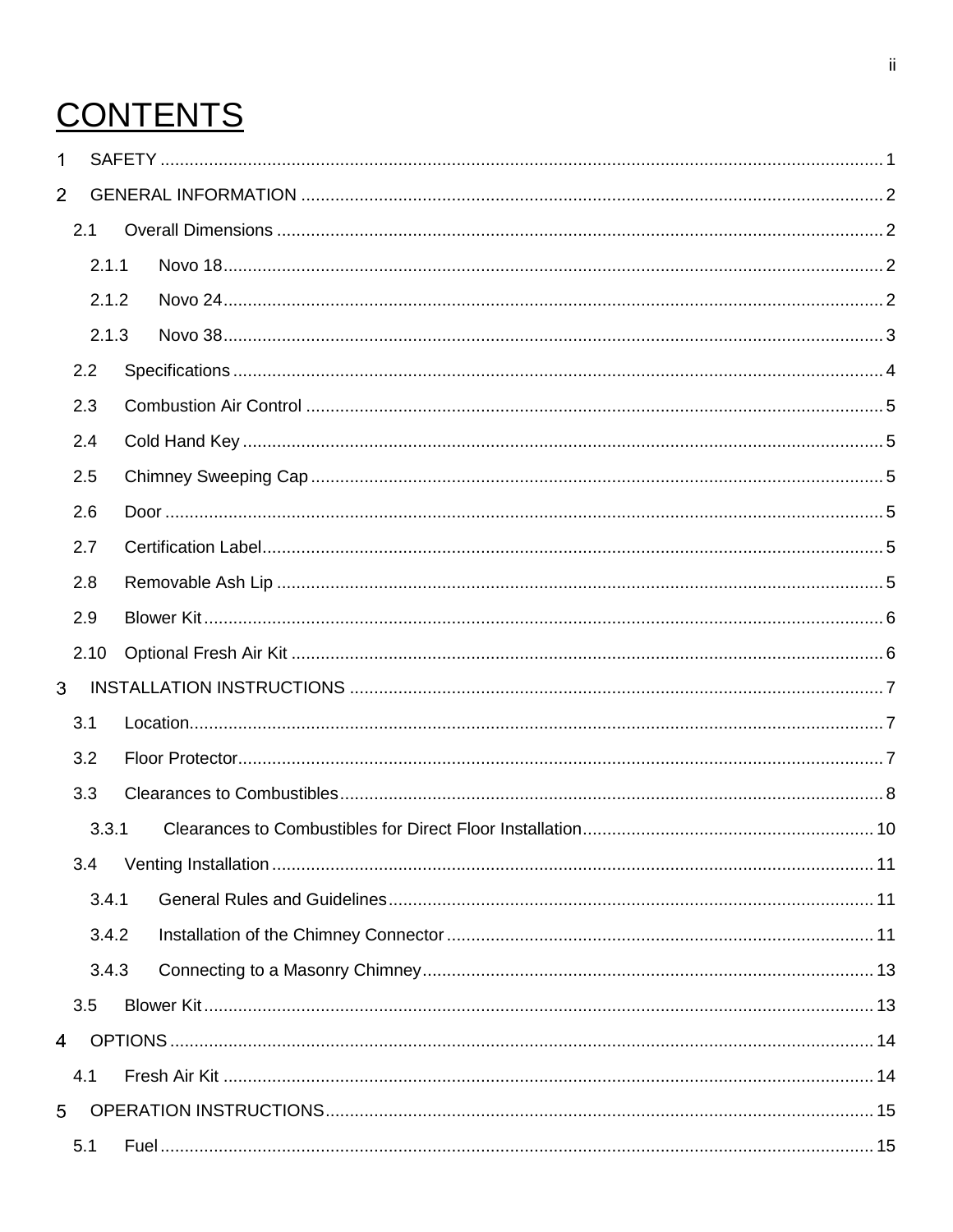|              | 5.2 |  |
|--------------|-----|--|
|              | 5.3 |  |
|              | 5.4 |  |
|              | 5.5 |  |
|              | 5.6 |  |
| 6            |     |  |
|              | 6.1 |  |
|              | 6.2 |  |
| $\mathbf{7}$ |     |  |
|              | 7.1 |  |
|              | 7.2 |  |
|              | 7.3 |  |
|              | 7.4 |  |
|              | 7.5 |  |
|              | 7.6 |  |
|              | 7.7 |  |
|              | 7.8 |  |
|              | 7.9 |  |
| 8            |     |  |

 $\overline{\mathbf{iii}}$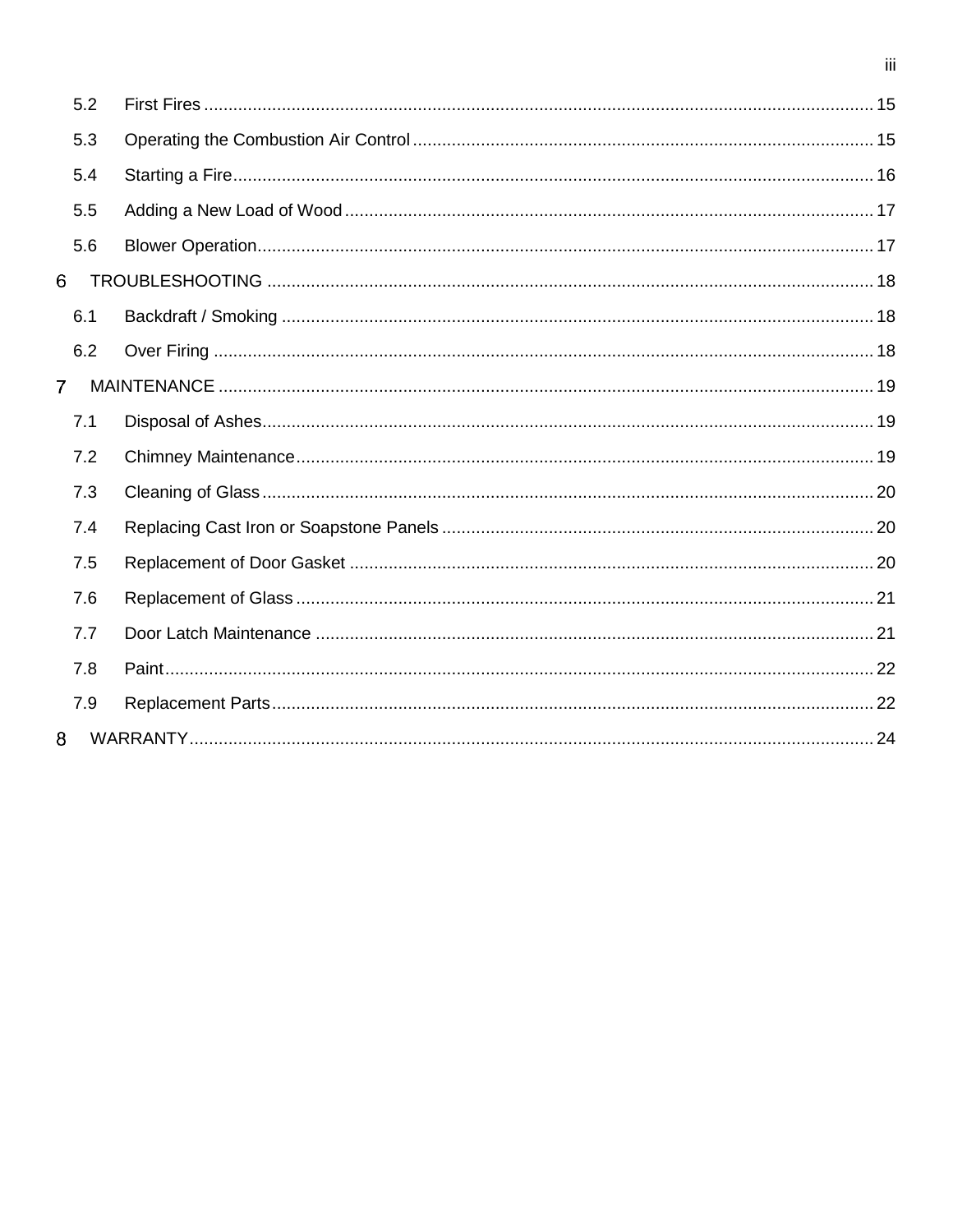# <span id="page-3-0"></span>**SAFETY**

SUPREME FIREPLACES INC. congratulates you on purchasing a Novo wood burning stove. This manual describes the installation and operation of the Novo non-catalytic wood heater. This heater meets the 2020 U.S. Environmental Protection Agency's crib wood emission limits for wood heaters sold after May 15, 2015. Under specific test conditions this heater has been shown to deliver heat at rates ranging from 9,756 to 18,805 Btu/hr for the Novo 18, from 10,125 to 25,944 Btu/hr for the Novo 24, and from 11,704 to 26,354 Btu/hr for the Novo 38. In addition, this stove complies with the ULC-S627, UL-1482, and UL-737 standards.

**SAFETY NOTICE: Carefully read this manual before installation and operation of this stove. A house fire may result if not properly installed. To reduce the risk of a fire, follow the installation instructions. Failure to follow instructions presented in this manual can lead to property damage, bodily injury or even death. Alterations or modifications made on the unit or the installation is strictly forbidden as it may predispose the user to hazardous risks. Contact your local building or fire officials for restrictions and installation inspection requirements in your area and the need to obtain a permit.**

**WARNING: This unit is hot during operation; keep children, pets, flammable liquids, or combustible materials at a safe distance. Ensure that all clearances to combustible materials are respected. Contact with the unit during operation may cause severe harm. Install a safety screen to keep children and pets away.**

CAUTION:

- Do not connect this unit to a chimney flue serving another appliance.
- Do not connect to any air distribution duct or system.
- Never use chemicals to ignite the fire.
- Never burn waste or flammable fluids (such as gasoline, naphtha, or engine oil).
- Only burn dry natural cordwood.
- Never leave the unit unattended with the door open or unlatched.
- Only refuel this unit when the wood is reduced to embers.
- Always keep the door closed during operation.
- Do not operate this unit with a fireplace grate.
- Do not install an unvented gas log set into the firebox.
- Do not install this unit in a mobile home.
- Do not clean or service the unit while it is hot.
- Allow proper air flow by keeping the louvers/openings clear of any obtrusions.

Note: Failure to respect the above cautions may cause damages to the unit, damages to personal property, bodily harm and will void the warranty. "This wood heater needs periodic inspection and repair for proper operation. It is against federal regulations to operate this wood heater in a manner inconsistent with operating instructions in this manual."





This product can expose you to chemicals including carbon monoxide, which is known to the State of California to cause cancer, birth defects or other reproductive harm. For more information go to [www.P65warnings.ca.gov/](file://///supreme-pdc/manuals/18SFC_24SFC_38SFC_STOVE/www.P65warnings.ca.gov/)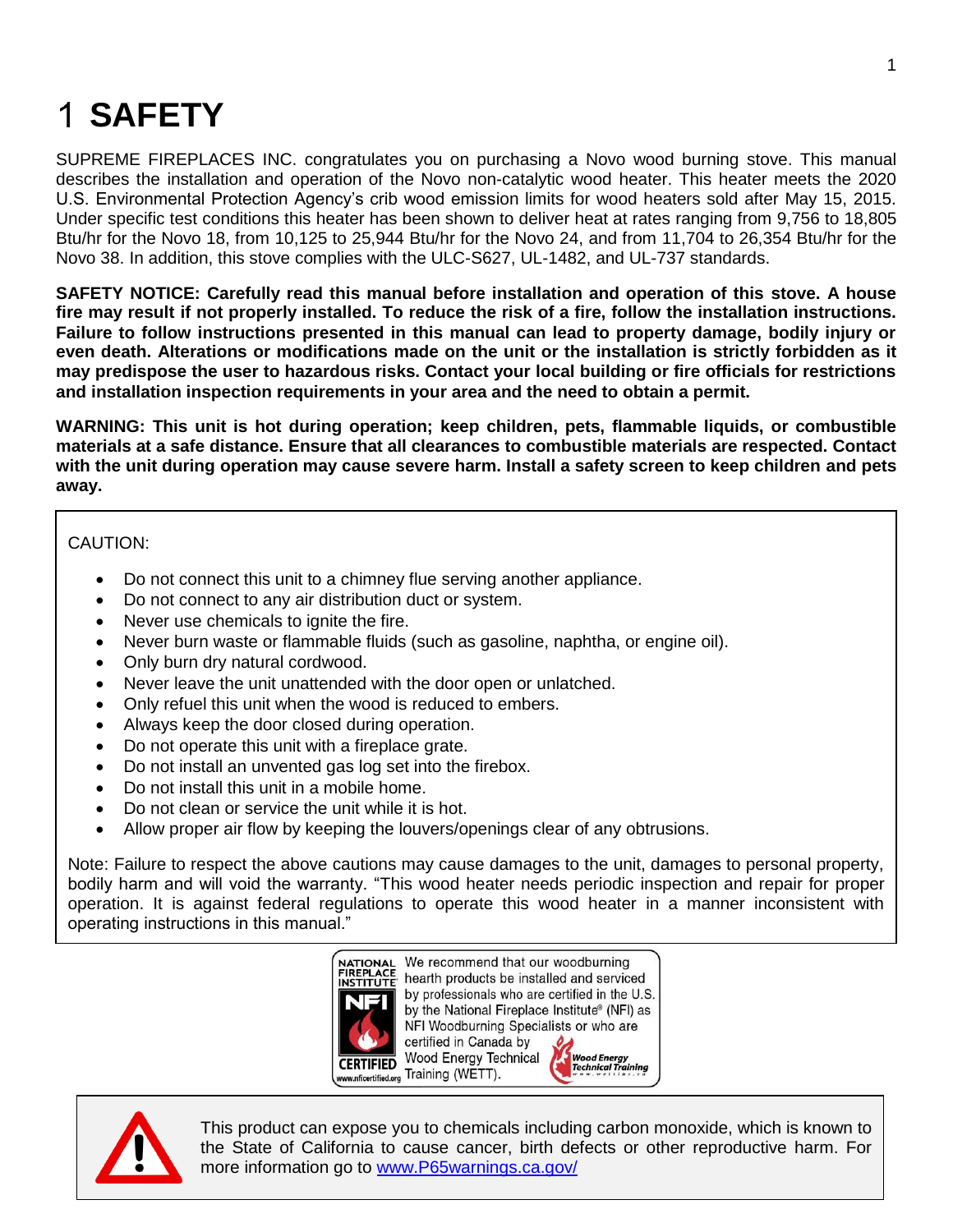## <span id="page-4-0"></span>**GENERAL INFORMATION**

### <span id="page-4-1"></span>**2.1 Overall Dimensions**

<span id="page-4-2"></span>**2.1.1 Novo 18**



<span id="page-4-3"></span>**2.1.2 Novo 24**

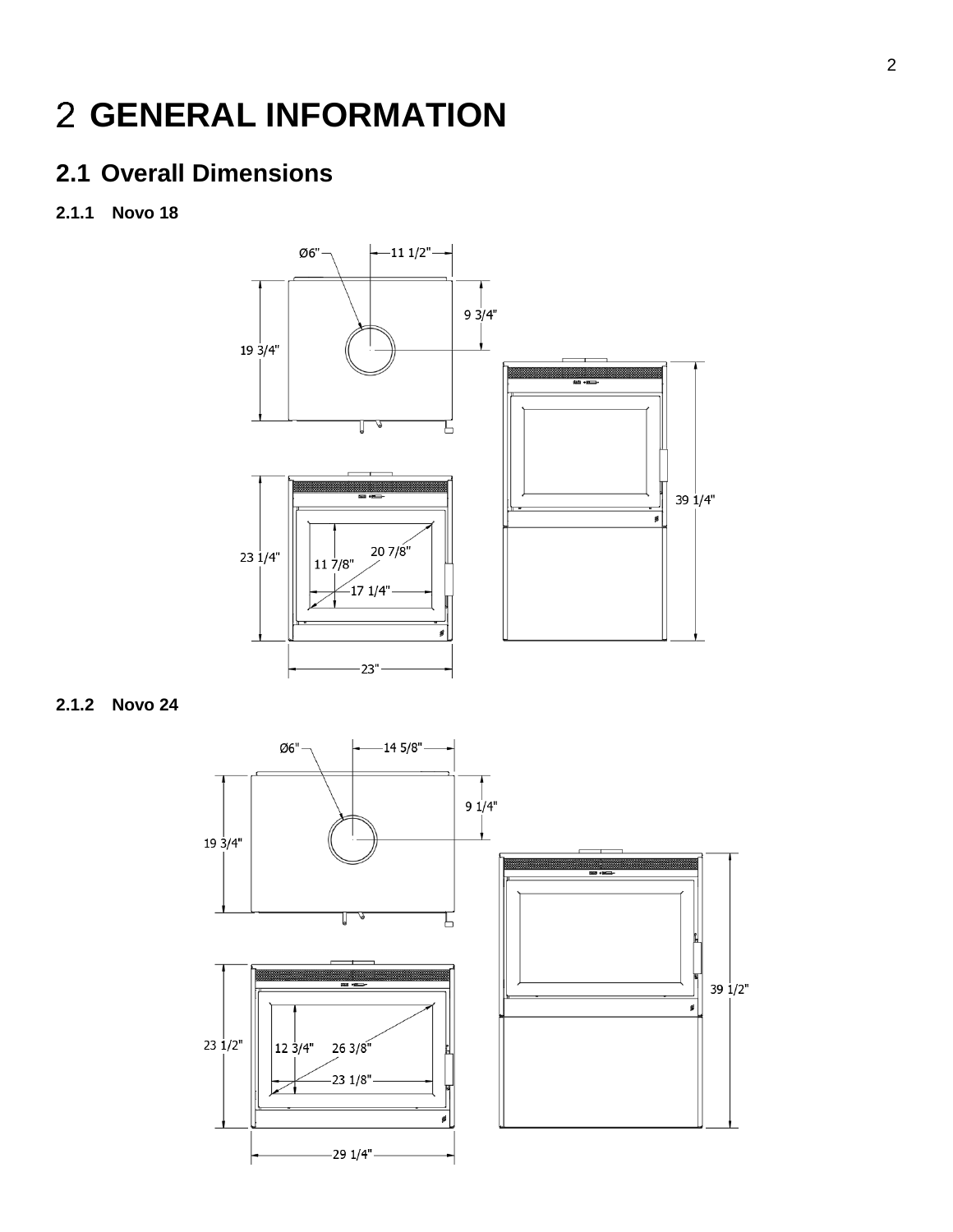<span id="page-5-0"></span>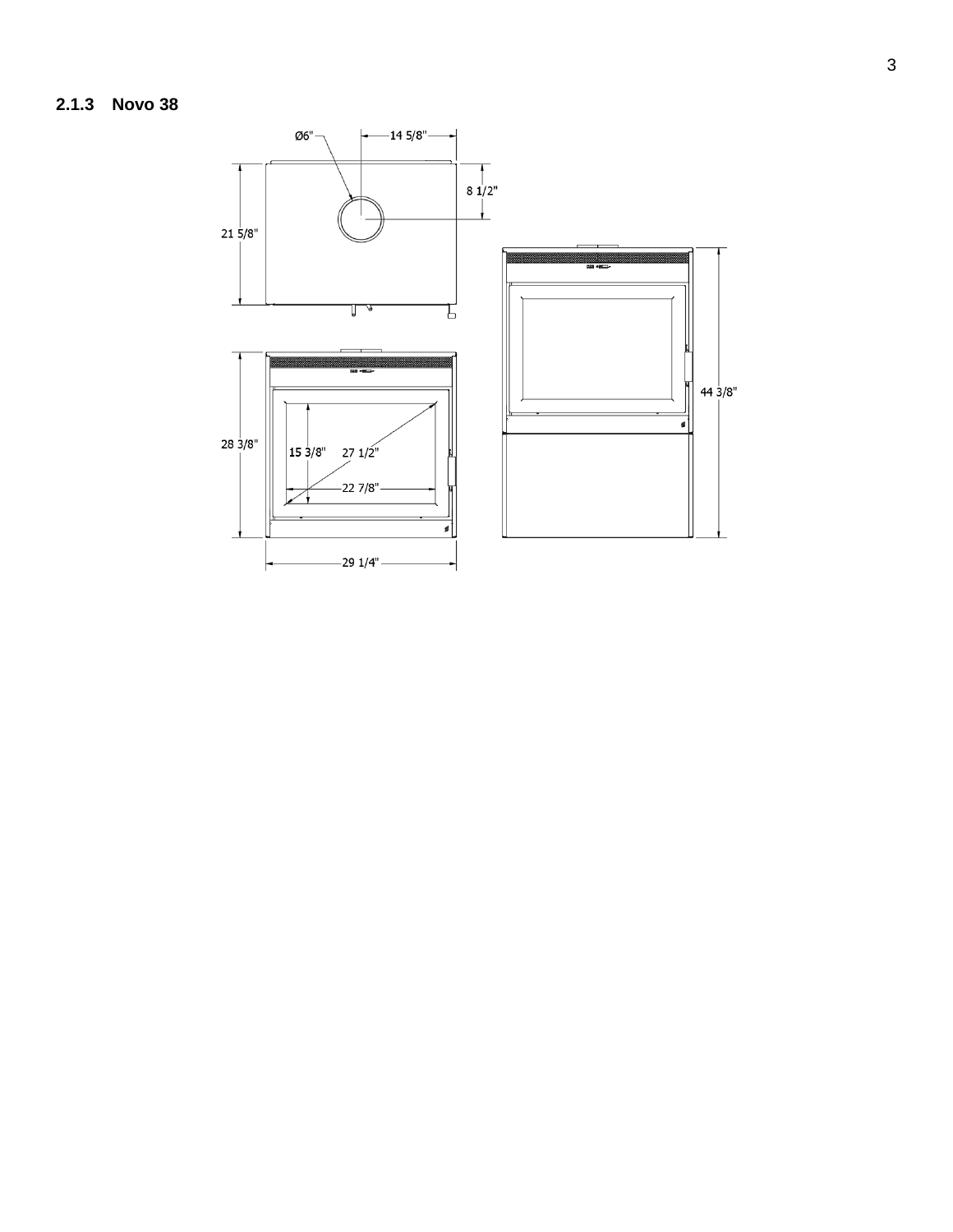#### <span id="page-6-0"></span>**2.2 Specifications**

| Model:                                                              | Novo 18                                                            | Novo 24                                                            | Novo 38                                                              |
|---------------------------------------------------------------------|--------------------------------------------------------------------|--------------------------------------------------------------------|----------------------------------------------------------------------|
| <b>Appliance Type:</b>                                              | Adjustable Burn Rate<br>Wood Heater - Non-<br>Catalytic            | Adjustable Burn Rate<br>Wood Heater - Non-<br>Catalytic            | Adjustable Burn Rate<br>Wood Heater - Non-<br>Catalytic              |
| <b>Fuel Type:</b>                                                   | Dry Cordwood                                                       | Dry Cordwood                                                       | Dry Cordwood                                                         |
| <b>Maximum Log</b><br>Length:                                       | 18 in (45.7 cm)                                                    | 24 in (6.09 cm)                                                    | 24 in (6.09 cm)                                                      |
| <b>Burn Time<sup>1</sup>:</b>                                       | 4 to 8 hrs                                                         | 6 to 10 hrs                                                        | 6 to 12 hrs                                                          |
| <b>Firebox Volume:</b>                                              | 1.8 ft <sup>3</sup> (0.051 m <sup>3</sup> )                        | 2.4 ft <sup>3</sup> (0.069 m <sup>3</sup> )                        | 3.8 ft <sup>3</sup> (0.091 m <sup>3</sup> )                          |
| <b>Heating Area:</b>                                                | 500 to 1,500 ft <sup>2</sup><br>$(46 \text{ to } 139 \text{ m}^2)$ | 500 to 2,000 ft <sup>2</sup><br>$(45 \text{ to } 185 \text{ m}^2)$ | 1,000 to 2,500 ft <sup>2</sup><br>$(93 \text{ to } 232 \text{ m}^2)$ |
| Average<br><b>Particulate</b><br><b>Emissions Rate<sup>2</sup>:</b> | $1.99$ g/hr                                                        | $1.77$ g/hr                                                        | $1.85$ g/hr                                                          |
| <b>Average CO</b><br><b>Emissions Rate<sup>3</sup>:</b>             | $1.87$ g/min                                                       | 1.78 $g/min$                                                       | $2.09$ g/min                                                         |
| <b>EPA Protocol:</b>                                                | Method 28R, ASTM2780-<br>10, and ASTM2515-11                       | Method 28R, ASTM2780-<br>10, and ASTM2515-11                       | Method 28R, ASTM2780-<br>10, and ASTM2515-11                         |
| <b>Efficiency (Crib</b><br>Wood):                                   | HHV <sup>4</sup> : 61.3%<br>$LHV5$ :                               | HHV: 67.14%<br>LHV: 72.56%                                         | HHV: 67.83%<br>LHV: 72.93%                                           |
| <b>Heat Output (Crib</b><br>Wood):                                  | 9,756 to 18,805 BTU/hr<br>(2,859 to 5,511 W)                       | 10,125 to 25,944 BTU/hr<br>(2,967 to 7,603 W)                      | 11,704 to 26,354 BTU/hr<br>(3,431 to 7,724 W)                        |
| Optimum<br><b>Efficiency:</b>                                       | 75%                                                                | 75%                                                                | 75%                                                                  |
| <b>Optimum Heat</b><br>Output:                                      | 60,000 BTU (17.6 kWh)                                              | 75,000 BTU (21.9 kWh)                                              | 125,000 BTU (36.6 kWh)                                               |
| <b>Efficiency</b><br><b>Protocol:</b>                               | CSA B415.1-10                                                      | CSA B415.1-10                                                      | CSA B415.1-10                                                        |

#### WARRANTY REGISTRATION

Please register your SUPREME product online at<http://www.supremem.com/registration.php> to ensure full warranty coverage. Proof of purchase is required for all warranty claims.

 $\overline{a}$ 

<sup>&</sup>lt;sup>1</sup> Depending on combustion air control setting (see Section 5.3 for further details).

<sup>&</sup>lt;sup>2</sup> Officially tested and certified by an independent laboratory.

<sup>&</sup>lt;sup>3</sup> Note that rate is smaller for low to medium/low burn rates.

<sup>4</sup> Higher Heating Value.

<sup>5</sup> Lower Heating Value.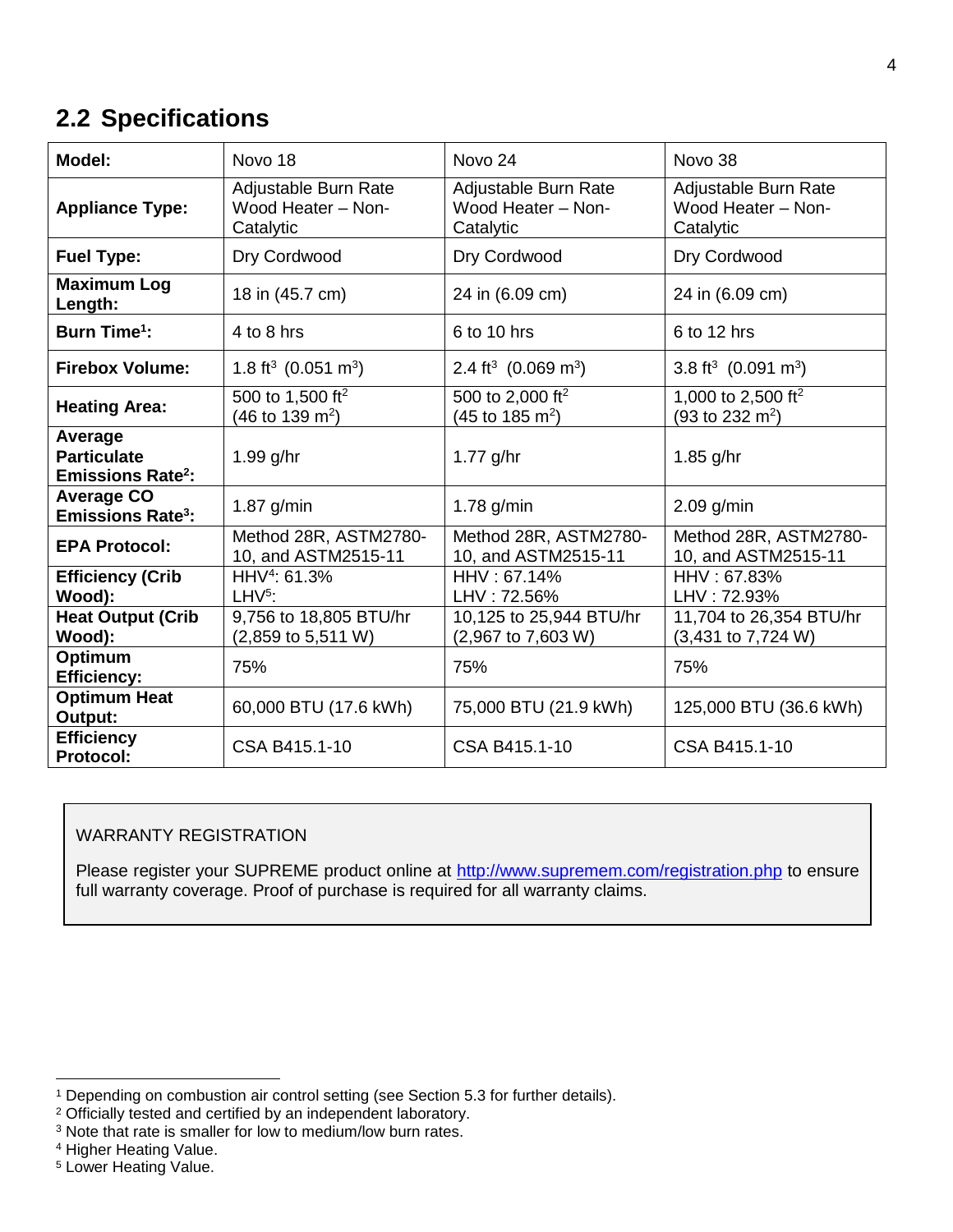#### <span id="page-7-0"></span>**2.3 Combustion Air Control**

The Combustion Air Control is a patented mechanism (Patent No: US 7,325,541 B2) that regulates the air flow into the firebox based on the temperature of the unit. It is located on the top of the firebox, at the front center of the unit. The combustion air control of the Novo has two components: the Activator and the Burn Rate Selector. The left combustion control lever is the Activator. When starting a fire or adding a new load of wood, the Activator must be pushed in to allow a primary source of air to enter the firebox. The Activator will retract automatically with heat. The right combustion control lever is the Burn Rate Selector. The Burn Rate Selector can slide sideways to achieve different burn rates. When the Burn Rate Selector is positioned to the left, a maximum burn rate is achieved and when it is positioned to the right, a minimum burn rate is set. For optimum efficiency, it is recommended to operate the unit with the Burn Rate Selector set at the low to medium/low position.

**WARNING: Never manipulate the Combustion Air Control with bare hands as it gets hot when the Novo is in operation. Use the Cold Hand Key (see Section 2.4) to adjust the Combustion Air Control.**

### <span id="page-7-1"></span>**2.4 Cold Hand Key**

The Cold Hand Key is an accessory that comes standard with the Novo stove. The Cold Hand Key is a tool used to manipulate the Combustion Air Control Levers when it is hot.

### <span id="page-7-2"></span>**2.5 Chimney Sweeping Cap**

The chimney sweeping cap found at the baffle of the Novo allows easy access for chimney sweeping without having to remove any components of the firebox.

**WARNING: The chimney sweeping cap should be blocking the access to the chimney at all times during combustion. A chimney sweeping cap that is not blocking the baffle hole during combustion is a safety hazard, will overheat the stove and void the warranty.**

#### <span id="page-7-3"></span>**2.6 Door**

The Novo wood burning stove comes with a Pyroceramic glass panel door. Pyroceramic is the highest grade available for stoves and stoves and can withstand temperatures up to 1300°F. To remove the door, open the door, lift it and pull it towards the bottom until the rod exits from the hinge holes.

### <span id="page-7-4"></span>**2.7 Certification Label**

The certification label contains important information regarding the installation and operation of the Novo stove. In addition, the serial number of the unit is permanently embossed onto the top right corner.

### <span id="page-7-5"></span>**2.8 Removable Ash Lip**

The Ash Lip is a removable accessory that comes standard with the Novo stove. It is installed on the door holder (under the two small angled tags below the door) and prevents ashes from falling onto the front of the hearth. The Ash Lip can be installed with the door open or closed. It is safe to operate the unit without the Ash Lip.

**NOTE: The door of the Novo must remain closed at all times during operation.**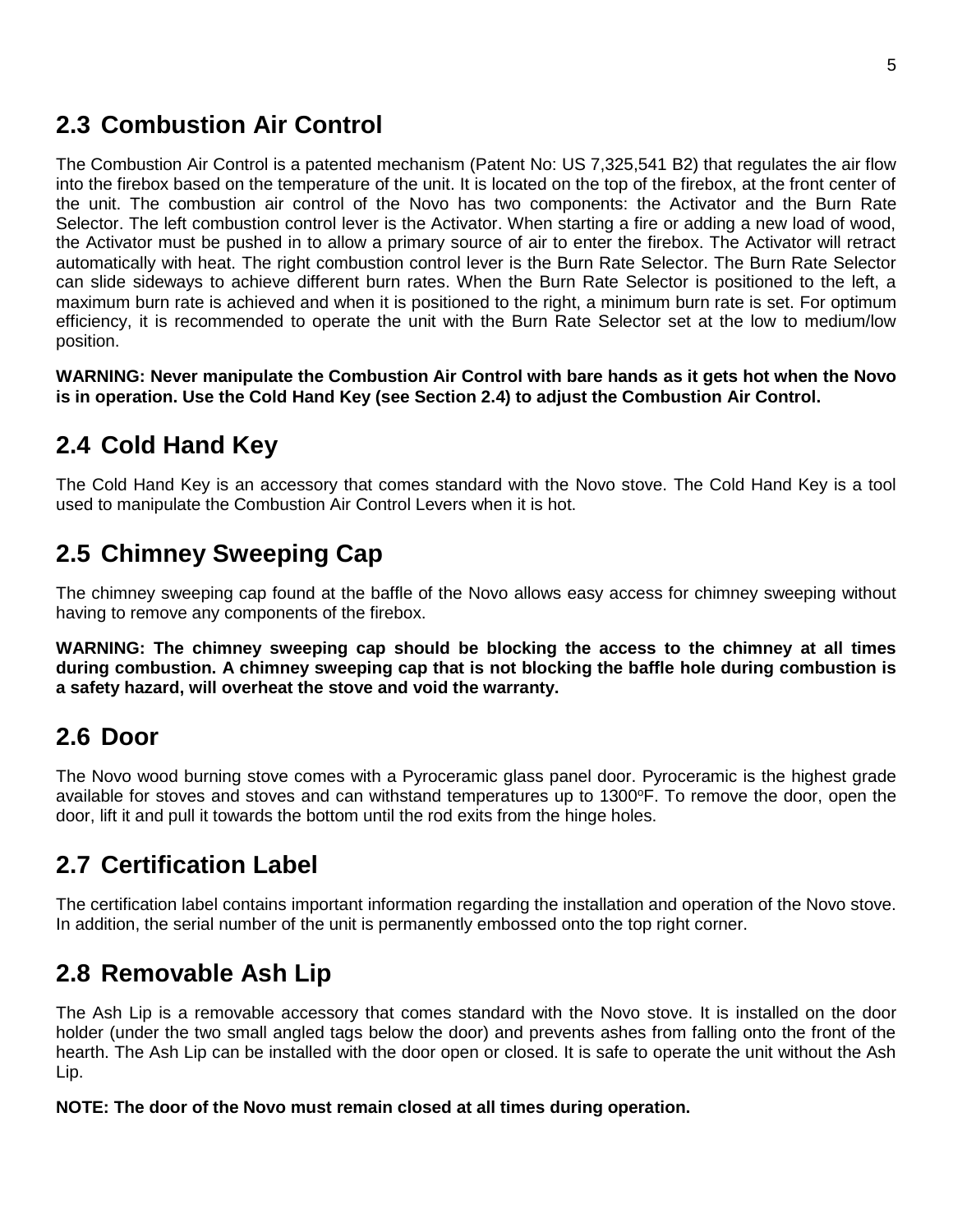#### <span id="page-8-0"></span>**2.9 Blower Kit**

An AC tangential blower (electrical rating: 115V, 60Hz, and 56W for the Novo 18 & Novo 24 and 112W for the Novo 38) with a variable speed control is installed into the Novo wood burning stove to maximize efficiency. Refer to Section 3.8 for installation instructions.

**WARNING: Make certain that the stove in not in operation and the blower is unplugged (breaker off) before accessing the electrical wiring of the blower kit.**

**CAUTION: Only a blower provided by SUPREME FIREPLACES INC. can be installed into the stove. Substituting the blower kit may result in overheating and will void the warranty.**

#### <span id="page-8-1"></span>**2.10 Optional Fresh Air Kit**

The Optional Fresh Air Kit allows for exterior air (outdoors) to be drawn into the stove during operation of the unit. Note that a 4 inch insulated duct is required for the installation (item ordered separately). Refer to Section 4.2 for installation instructions. Contact your local building official regarding mandatory fresh air kit installations within your area.

**CAUTION: Only a fresh air kit provided by SUPREME FIREPLACES INC. can be installed onto the stove. Substituting the fresh air kit may result in overheating and will void the warranty.**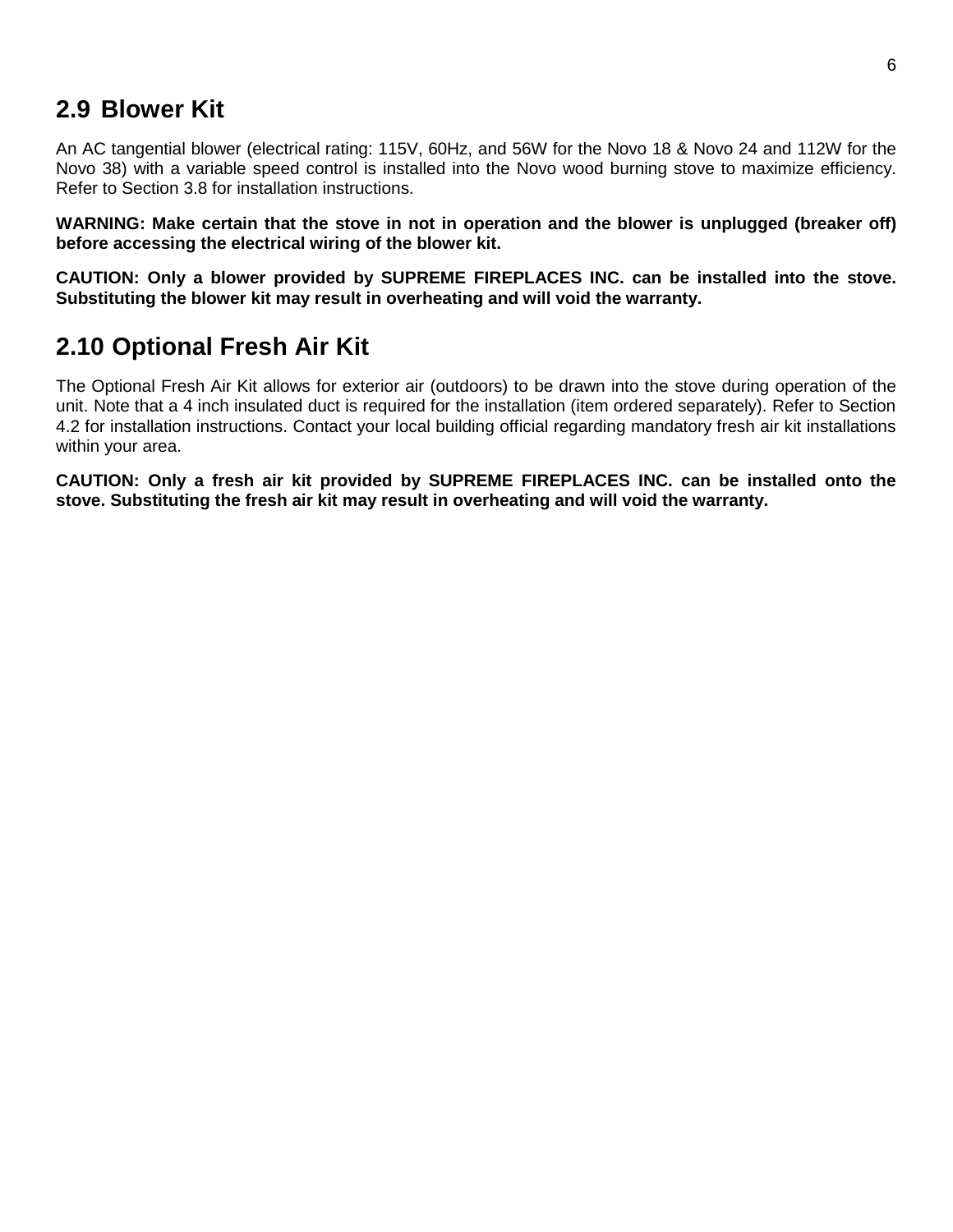# <span id="page-9-0"></span>**INSTALLATION INSTRUCTIONS**

Before installing the unit, consult an authority having jurisdiction (such as your municipal building department, your fire department, your fire prevention department...) for any local codes and whether a permit is required. In the absence of local codes, refer to the CSA B365 Installation Code for Solid Burning Appliances and Equipment (Canada) or the ANSI NFPA 211 Standard for Chimneys, Fireplaces, Vents and Solid Fuel-Burning Appliances (USA). **CAUTION: Modifications/alterations to the unit/installation without written authorization from SUPREME FIREPLACES INC. are strictly forbidden and will void the warranty.** Refer to Section 1 for further safety information. Carefully read the instructions below before installing your Novo stove.

#### <span id="page-9-1"></span>**3.1 Location**

Determine the location of the Novo by taking into consideration the following criteria:

- The size of the room with respect to the heat output of the stove.
- The proximity of windows, doors, and traffic flow.
- The necessary amount of space in front of the unit for the hearth extension.
- The clearances to combustible materials.
- The passage of the chimney.

If possible, select a location for the stove that will minimize the number of offsets in the chimney course. Offsets will reduce the draft, complicate the chimney sweeper's work, and increase installation costs. Technical drawings outlining the chimney route should be prepared prior to the installation. NOTE: The cutting of joists and rafters for floor, ceiling, and roof chimney penetrations will affect the load bearing capacities of the dwelling structure. To determine whether additional support is required, consult your local building codes. Improper cutting of chimney openings in the attic and roof will affect the bearing and thermal insulating capacity, as well as the weather tightness of the dwelling. Avoid incorrect workmanship by consulting a professional engineer or a certified installer.

Through examination of the floor construction, ensure that the stove and chimney system is resting on a surface capable of withstanding its weight. Consult your building codes to see whether additional structural supports are required (applicable for rare and isolated cases).

Avoid having the chimney outlet near any obstructions (such as trees and roof offsets) as the draft of the chimney may be affected by wind turbulence. Ideally position the outlet of the chimney at the highest area of the roof.

**NOTE: It is strongly recommended to install a carbon monoxide (CO) and smoke detector near the location of the unit.**

#### <span id="page-9-2"></span>**3.2 Floor Protector**

A floor protector shields the combustible floor underneath and around the stove from hot embers that may fall during loading of the unit. The floor protector of the Novo must comprise of a continuous non-combustible material, such as steel, cement or mortar, bricks, or ceramic tiles. Note that tiled floor protectors require a continuous non-combustible layer underneath, such as sheet metal or cement board. Note that unidentified materials may be combustible; verify product specifications prior to installation. Refer to Section 3.3 (Figure 3.4) for dimensions of the floor protector.

**CAUTION: Make sure to remove any carpet or fabric under the floor protector.**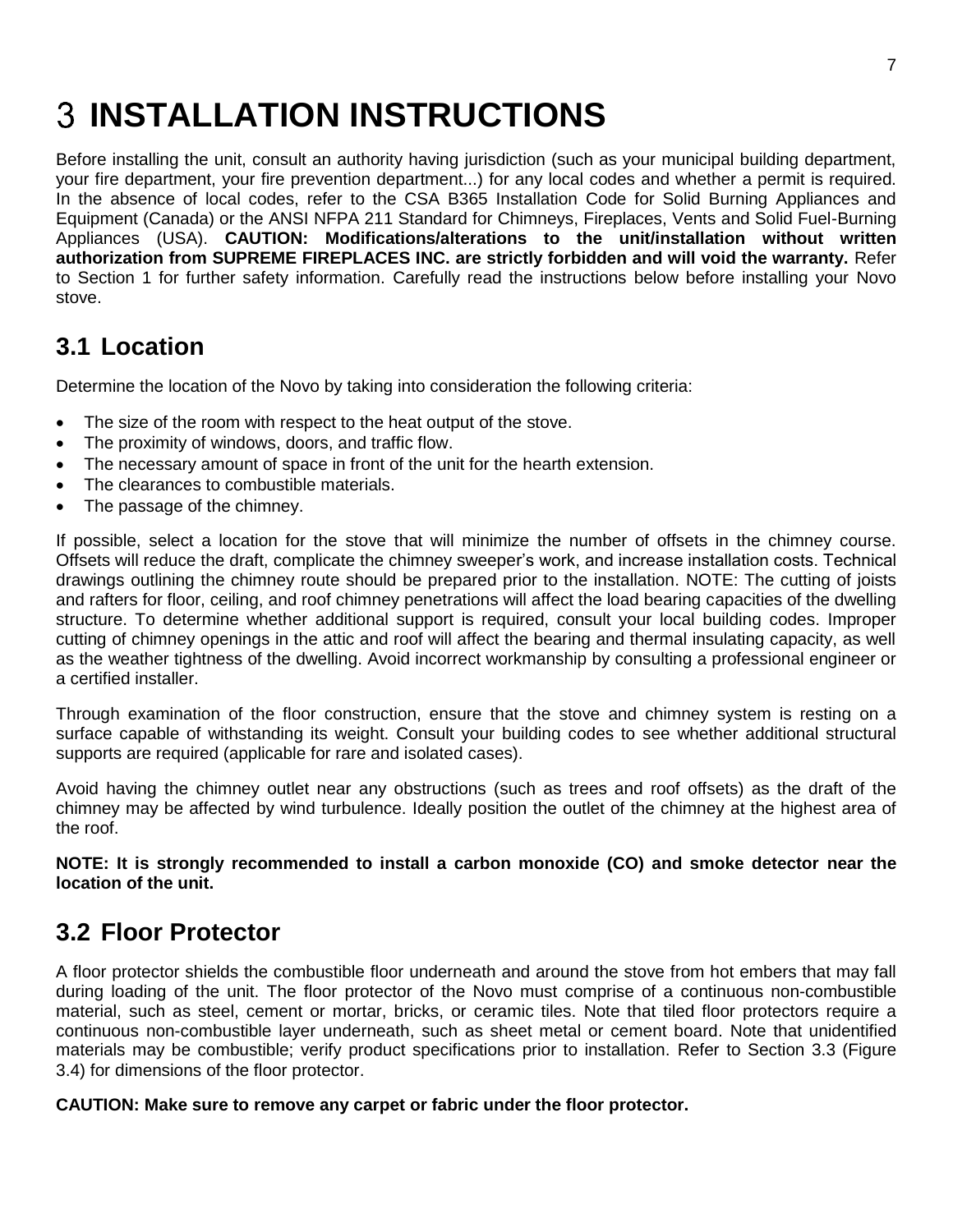#### <span id="page-10-0"></span>**3.3 Clearances to Combustibles**

The Novo stove has been certified under the ULC S627 (Canada), UL 1482 (USA), and UL 737 (USA) safety standards. The clearances below must be respected to ensure safe operation of the unit under normal and extreme conditions.

**WARNING: Failure to follow the information below is a safety hazard and may result in property damage.**





**Figure 3-3: Clearances to Combustibles Through Wall Installation**



**Figure 3-1: Clearances to Combustibles Figure 3-2: Clearance to Combustibles Corner Installation**



**Figure 3-4: Floor Protector**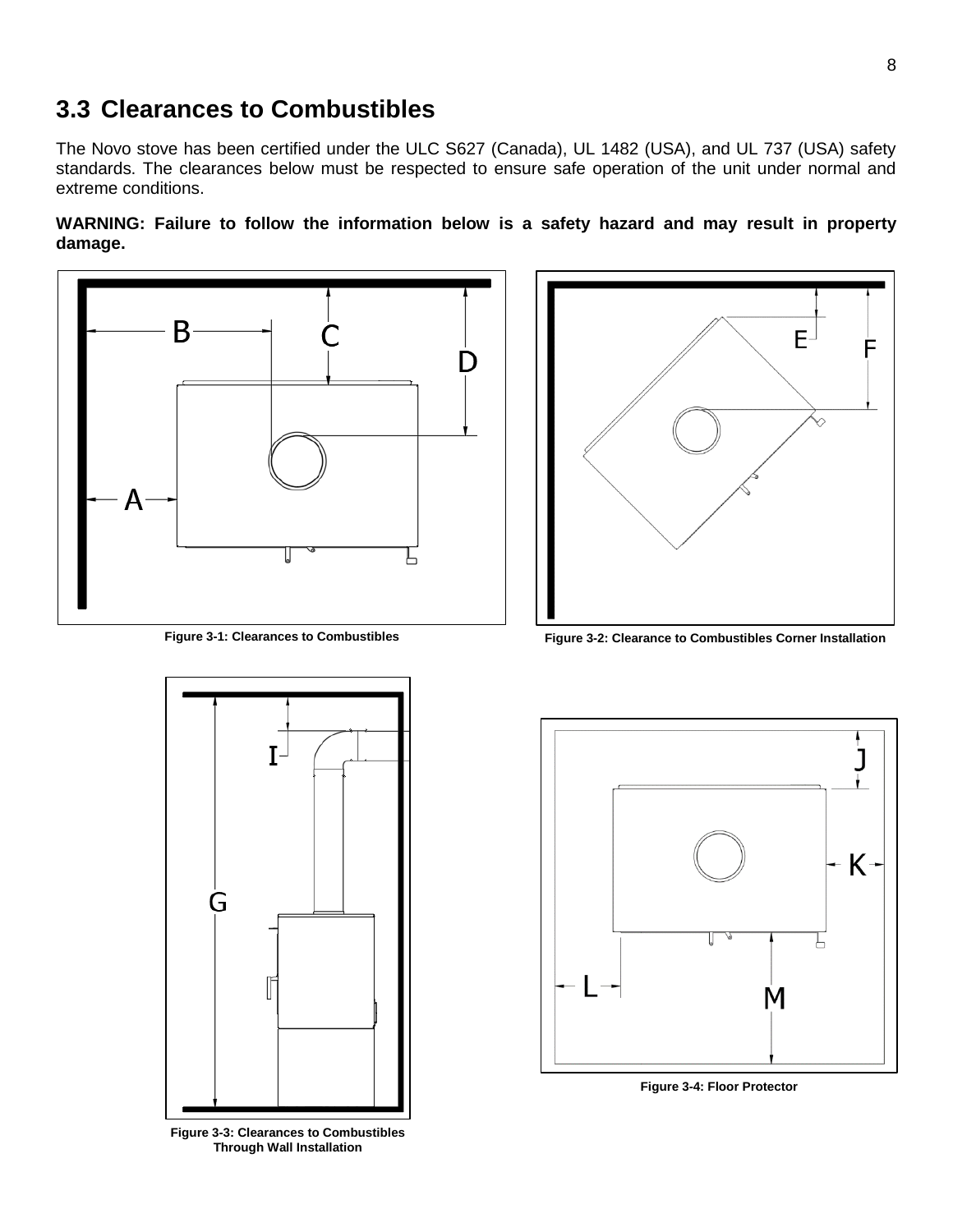| Single Wall  | Canada          |                 |                 | <b>USA</b>      |                 |                 |
|--------------|-----------------|-----------------|-----------------|-----------------|-----------------|-----------------|
| Connector    | Novo 18         | Novo 24         | Novo 38         | Novo 18         | Novo 24         | Novo 38         |
| $\mathsf{A}$ | 18"             | 14 %"           | 14 %"           | 18"             | 14 %"           | $14\frac{7}{8}$ |
| $\sf B$      | 26 1/2"         | 26 1/2"         | 26 1/2"         | 26 1/2"         | 26 1/2"         | 26 1/2"         |
| $\mathsf C$  | $11\frac{1}{2}$ | $11\frac{7}{8}$ | $12\frac{1}{2}$ | $11\frac{1}{2}$ | $11\frac{7}{8}$ | $12\frac{1}{2}$ |
| D            | 18"             | 18"             | 18"             | 18"             | 18"             | 18"             |
| $\mathsf E$  | $6\frac{1}{8}$  | $4\frac{1}{4}$  | $4\frac{1}{2}$  | $6\frac{1}{8}$  | $4\frac{1}{4}$  | $4\frac{1}{2}$  |
| F            | 18"             | 18"             | 18"             | 18"             | 18"             | 18"             |
| G            | 84"             | 84"             | 84"             | 84"             | 84"             | 84"             |
|              | 18"             | 18"             | 18"             | 18"             | 18"             | 18"             |
| J            | 8"              | 8"              | 8"              | 0"              | 0"              | 0"              |
| K            | 8"              | 8"              | 8"              | N/A             | N/A             | N/A             |
| L            | N/A             | N/A             | N/A             | 8"              | 8"              | 8"              |
| M            | 18"             | 18"             | 18"             | 16"             | 16"             | 16"             |

**Table 3-1: Clearances to Combustibles - Single Wall Chimney Connector**

I.

Г

┱

┯

**Table 3-2: Clearances to Combustibles - Double Wall Chimney Connector**

| Double Wall | Canada          |                 |                 | <b>USA</b>      |                 |                 |
|-------------|-----------------|-----------------|-----------------|-----------------|-----------------|-----------------|
| Connector   | Novo 18         | Novo 24         | Novo 38         | Novo 18         | Novo 24         | Novo 38         |
| A           | 14"             | 11"             | 11"             | 14"             | 11"             | 11"             |
| B           | $22\frac{1}{2}$ | $22\frac{1}{2}$ | $22\frac{1}{2}$ | $22\frac{1}{2}$ | $22\frac{1}{2}$ | $22\frac{1}{2}$ |
| $\mathsf C$ | 6"              | 6"              | 6"              | 6"              | 6"              | 6"              |
| D           | $12\frac{5}{8}$ | $12\frac{1}{8}$ | $11\frac{1}{2}$ | $12\frac{5}{8}$ | 12 %"           | $11\frac{1}{2}$ |
| E           | 3"              | $1\frac{1}{4}$  | $1\frac{1}{2}$  | 3"              | $1\frac{1}{4}$  | $1\frac{1}{2}$  |
| F           | 14 %"           | $14\frac{7}{8}$ | $14\frac{7}{8}$ | 14 %"           | 14 %"           | 14 %"           |
| G           | 84"             | 84"             | 84"             | 84"             | 84"             | 84"             |
|             | 7"              | 7"              | 7"              | 7"              | 7"              | 7"              |
| J           | 8"              | 8"              | 8"              | N/A             | N/A             | N/A             |
| K           | 8"              | 8"              | 8"              | N/A             | N/A             | N/A             |
|             | N/A             | N/A             | N/A             | 8"              | 8"              | 8"              |
| M           | 18"             | 18"             | 18"             | 16"             | 16"             | 16"             |

٦

٦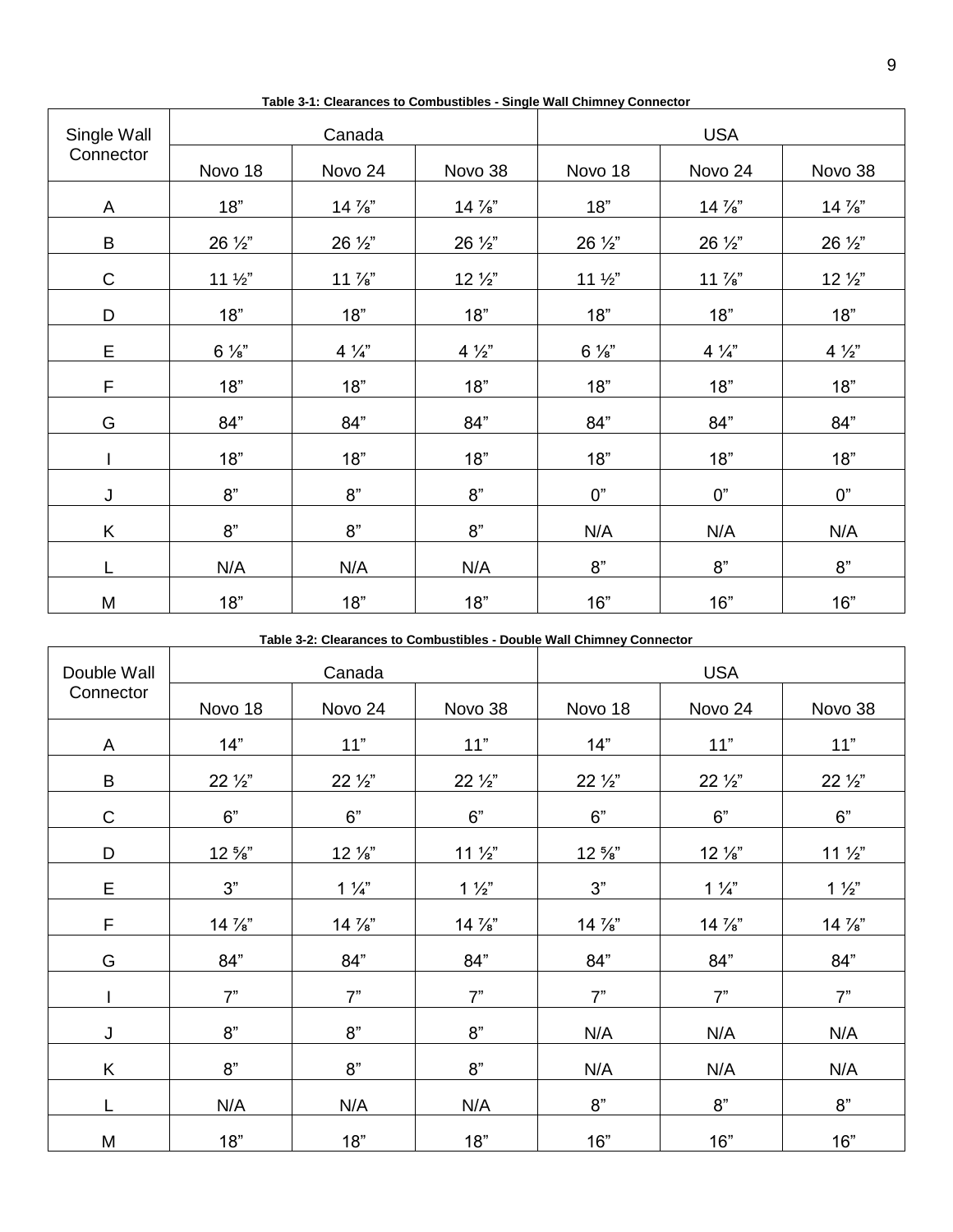#### <span id="page-12-0"></span>**3.3.1 Clearances to Combustibles for Direct Floor Installation**



C **18" CAN 16" USA Non-Combustible Floor Protection:**  $R$  Value = 1.05.

**Figure 3-5: Novo Installation Floor Installation**

#### **Direct Floor Installation**

| H1 | 12" |
|----|-----|
| Н2 | 8"  |
| H3 | 6"  |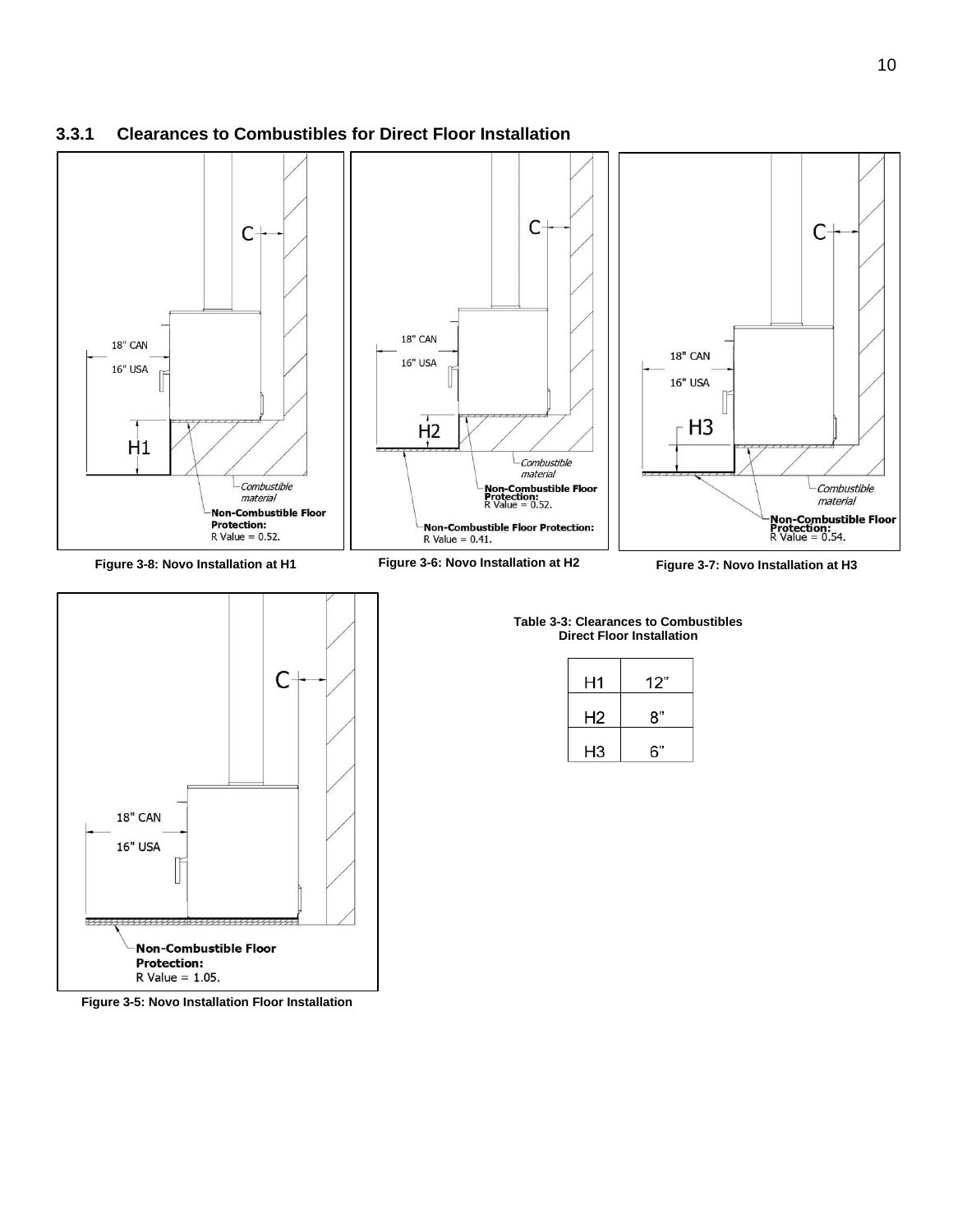#### <span id="page-13-0"></span>**3.4 Venting Installation**

The Novo is approved with a Type HT 6" chimney that is listed under the UL 103 / ULC S629 standards. **WARNING: Mixing chimney components from different brands is a safety hazard and will void the warranty on the unit.** When connecting the unit to an existing chimney, thoroughly inspect the condition of the chimney and that the installation conforms to the requirements of the chimney manufacturer and the building codes. **Note that to avoid any unnecessary risk, it is often recommended to replace the chimney system.** Always respect the clearances to combustibles from the chimney manufacturers.

#### <span id="page-13-1"></span>**3.4.1 General Rules and Guidelines**

- 1. Carefully read the instructions from the chimney manufacturer prior to installation (manuals can be obtained from the chimney manufacturer's website or from the vendor). Follow the chimney manufacturer's instructions for proper installation.
- 2. For optimal performance of the unit, it is recommended to install the chimney system in an interior setting. To prevent drafting issues and creosote buildups, avoid exterior installations of the chimney system in regions that experience extreme cold conditions.
- 3. The minimum height of the venting from the base of the unit is 15'.
- 4. Only certified Type HT chimneys approved under the UL 103 / ULC S629 standards can be installed onto the unit.
- 5. The venting installed onto the unit cannot be connected to another appliance.
- 6. Do not install the chimney connector through a floor, a ceiling, an attic, a roof space, a closet, or a similar concealed area.
- 7. Enclose any portion of the chimney that extends to accessible spaces.
- 8. The clearance of the chimney to any combustible material cannot be filled with insulation or any noncombustible material.
- 9. To prevent drafting issues, avoid deviations wherever possible.
- 10. The chimney shall extend at least 3' above its point of contact with the roof and at least 2' higher than wall, roof, or adjacent building within a 10' radius.
- 11. A secure brace is to be installed if the chimney extends a minimum of 5' above the contact point with the roof.
- 12. A rain cap must be installed on top of the chimney to avoid internal damage and/or corrosion.
- 13. Consult the chimney manufacturer for clearances to combustibles when installing a combustible chimney enclosure above the roof.

#### <span id="page-13-2"></span>**3.4.2 Installation of the Chimney Connector**

The Novo stove is approved to be installed with either a single or double wall chimney connector. Double wall chimney connectors have undergone certification and must be installed according to the instructions provided by the manufacturer. However, single wall chimney connectors usually have not undergone certification testing and therefore must be installed according to local codes or the CSA B365 standard.

The following are general rules when installing a single wall chimney connector:

- The maximum overall length of horizontal pipe is 10' (3 m) including the elbows.
- The minimum clearance from combustible material is 18" (450 mm).
- Keep the assembly of the single wall chimney connector as short and direct as possible.
- Preferably use two 45 $^{\circ}$  elbows instead of a 90 $^{\circ}$  elbow to reduce the horizontal length of the chimney connector – this will produce a more favorable flow of the exhaust gases.
- Do not use more than two 90° elbows.
- The maximum unsupported horizontal length is 3' (1 m).
- Do not use galvanized flue pipes due to harmful gases being released at high temperatures.
- Use black painted chimney connectors.
- The single wall chimney connector must have a minimum thickness of 24 gauge.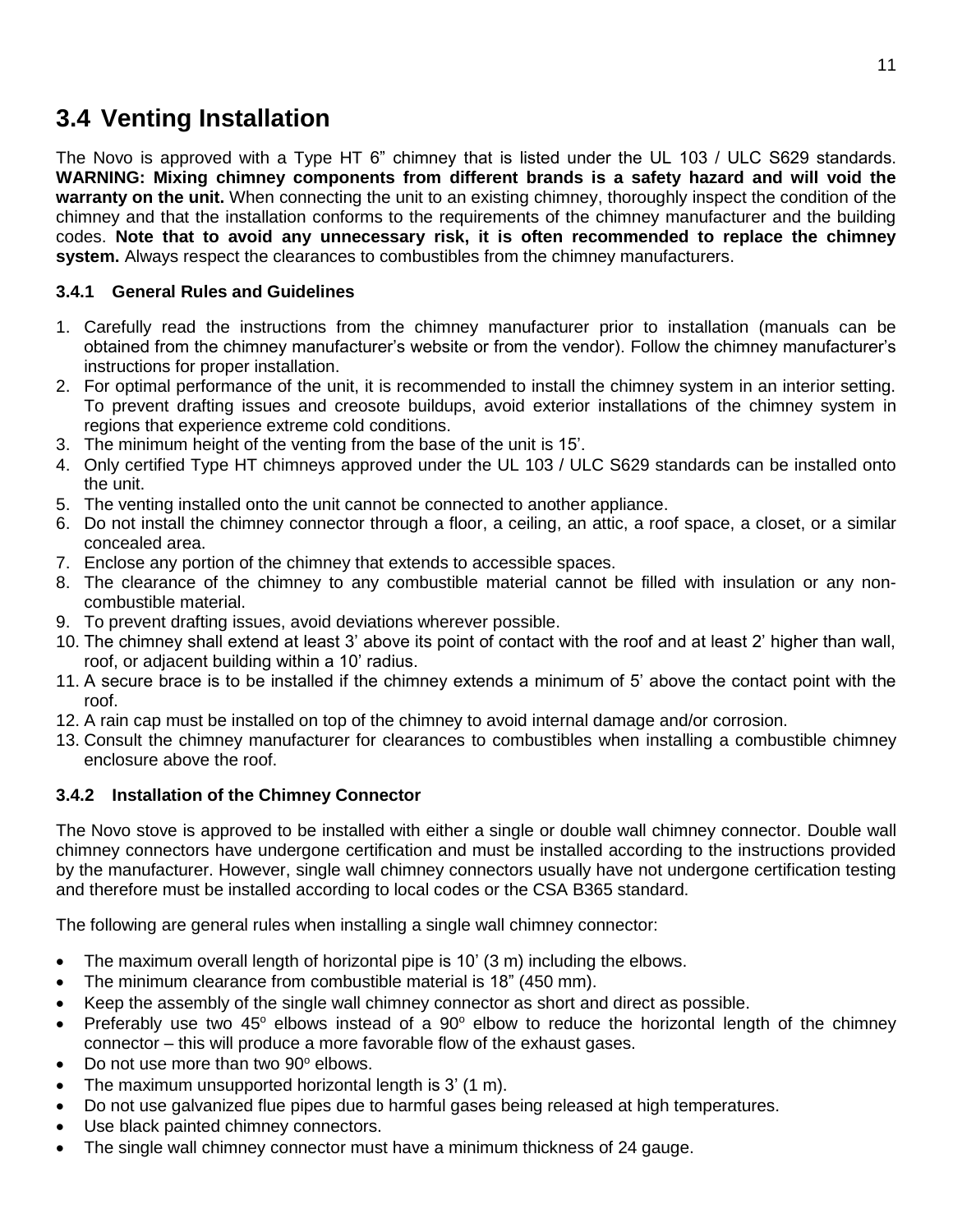- The joints of the chimney connector should overlap 1.25'' (30 mm).
- Fasten each joint in the assembly with a minimum of three screws.
- If applicable, allow for expansion of the assembly in the elbows. For straight assemblies, include a telescopic section or an inspection wrap (pipe coupler) with one end unfastened.
- The minimum upward slope towards the chimney is 0.25 in/ft (20 mm/m).
- Securely fasten with 3 sheet metal screws the start of the chimney connector assembly to the flue collar of the stove
- Securely fasten with 3 sheet metal screws the end of the chimney connector assembly to the chimney.
- Provide access for cleaning the pipe through a clean out or by dismantling the chimney connector assembly. Note that dismantling the chimney connector assembly should not require to displace the stove.
- Install the male ends of the sections towards the stove to retain the dust and the condensation within the pipe.
- Do not install the chimney connector through a floor, a ceiling, an attic, a roof space, a closet, or a similar concealed area.
- In the case of a through wall/combustible construction assembly, the installation must conform to CAN/CSA-B365, Installation Code for Solid-Fuel-Burning Appliances and Equipment.



**Figure 3-9: Novo Typical Installation**

- For straight vertical assembly, installation of a telescopic length or an inspection wrap (pipe coupler) is required to allow for assembly/disassembly of the chimney connector without moving the stove.
- Straight vertical flue pipe assembly offers favorable draft conditions due to the lack of gas flow losses from deviations (elbows). Straight assemblies also require less maintenance due to the lack of creosote build-up from the elbows.
- The chimney connector must be in good condition.

Refer to Figure 3.5 for typical installations.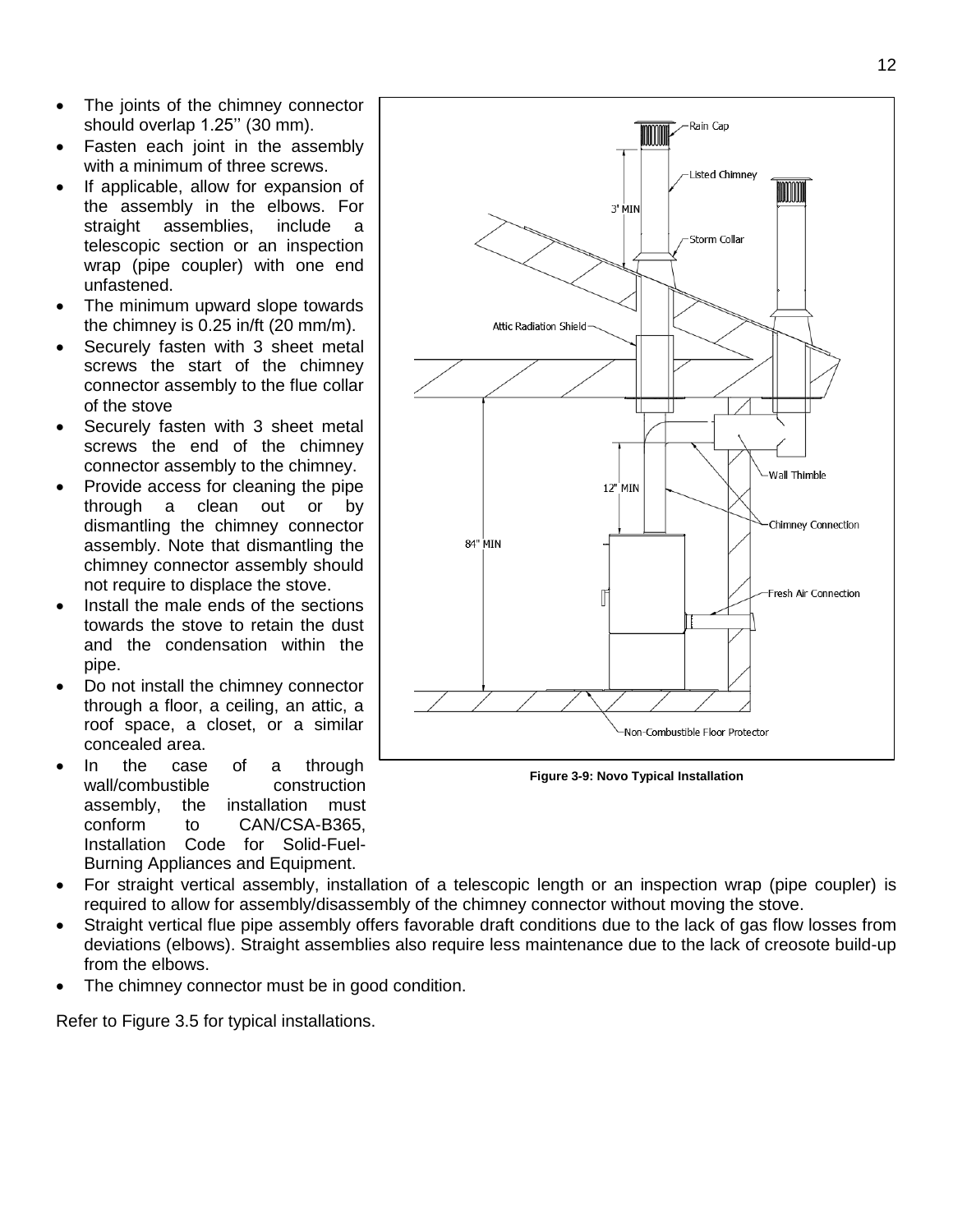#### <span id="page-15-0"></span>**3.4.3 Connecting to a Masonry Chimney**

The Novo stove can be connected to a masonry chimney that complies with current national and municipal building codes. A 6" chimney liner that complies with ULC S635 M2000 (Canada) or UL 1777 (US) standards must be installed within the existing masonry chimney.

Note that prior to installation, an inspection from an authority having jurisdiction is required to determine whether the masonry chimney:

- Is constructed in accordance with national and municipal building codes.
- Is in good condition. Note that repairs must be performed on any cracked or missing bricks.
- Is thoroughly cleaned of any soot or creosote.
- Is not connected to another appliance such as a furnace, hot water heater, or another wood heater.
- Has a flue of adequate size for proper installation of the venting.
- Respects minimum clearances to combustibles.

It is recommended to position the stove as close as possible to the masonry chimney to ensure proper venting.

The installation of the stove pipe, the prefabricated listed chimney components, and the liner must comply with the manufacturer's instructions.

#### <span id="page-15-1"></span>**3.5 Blower Kit**

The Novo 18 and Novo 24 comes with a high performance 130 CFM blower kit, which has an electrical rating of 115 V, 60 Hz, and 56 W. The Novo 38 comes with a high performance 260 CFM blower kit, which has an electrical rating of 115 V, 60 Hz, and 112 W. A variable speed control (rheostat) and a heat sensor (therm-odisc) are included with the kit. **WARNING: Do not install a substitute blower.** For maintenance or replacement purposes, the blower kit is accessible from the back/bottom of the unit by unfastening the blower bracket (Figure 3-7).

Plug the power cord into an 115V **grounded** outlet for protection against a power surge. The blowers will turn on and turn off automatically during the operation of the unit. As the temperature of the stove increases and the therm-o-disc reaches 95°F, the fan(s) will turn on. Note that the average time it takes for the fan(s) to activate is between 30 to 45 minutes after starting a fire. The fan(s) will turn off once the stove has cooled down and the therm-o-disc is 85°F. The speed of the fan(s) can be adjusted with the variable speed control (rheostat) located at the back/bottom of the unit. It is safe to operate the Novo in the event of a power failure (fan(s) not powered).



**Figure 3-11: Blower Kit for the Novo 18 and Novo 24 Figure 3-10: Blower Kit Location Blower Kit for Novo 38 comes with 2 tangential 130 CFM Blowers (Not Illustrated)**

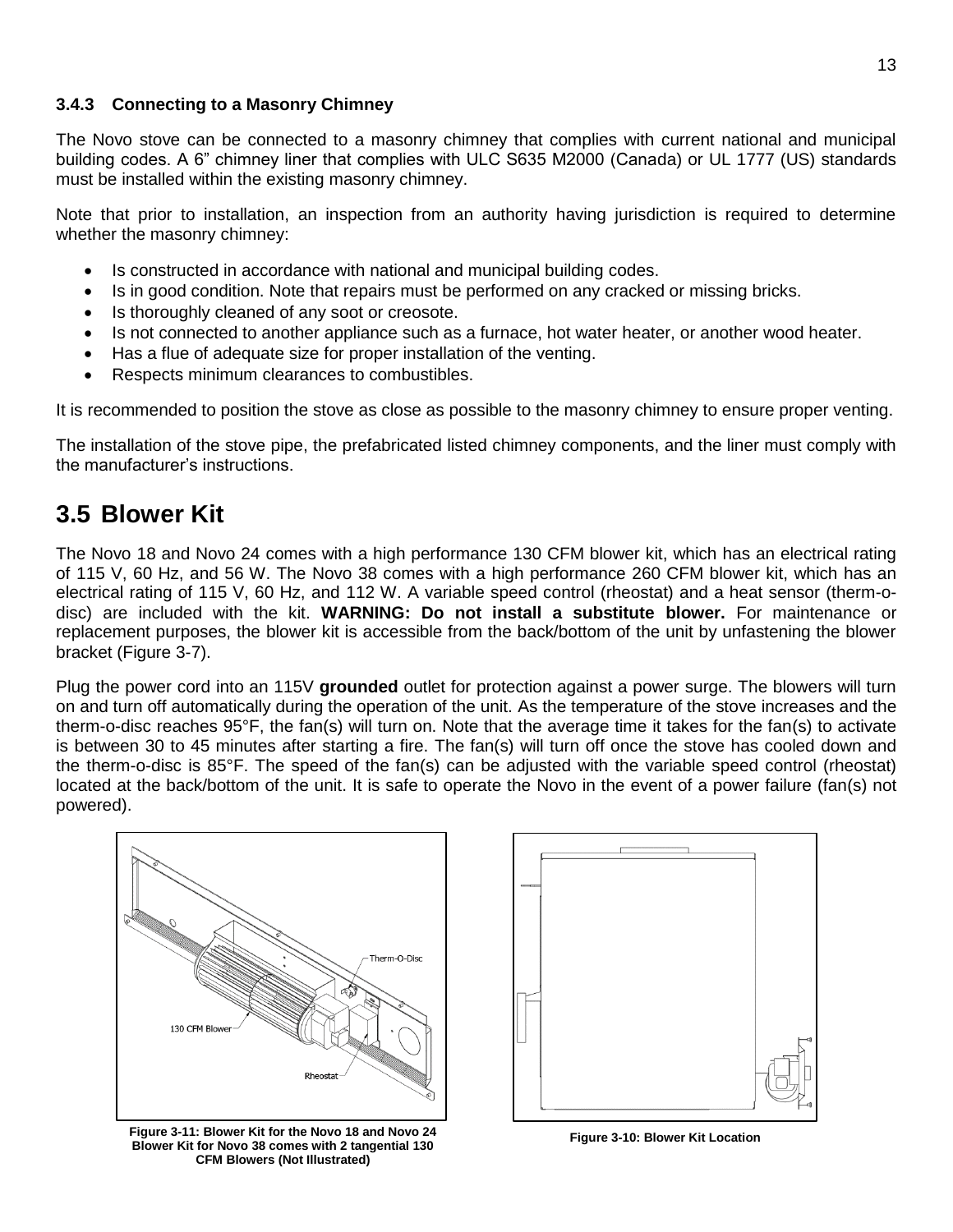# <span id="page-16-0"></span>**OPTIONS**

#### <span id="page-16-1"></span>**4.1 Fresh Air Kit**

Sufficient air exchange is necessary for the stove to operate properly and to maintain a good combustion. In an airtight household, the stove may not function as designed due to a lack of air; it is therefore recommended to install the fresh air kit in such cases. The fresh air system is an optional kit intended to bring combustion air into the stove from an exterior source. Refer to Figure 4-1 for the location of the fresh air intake of the stove.

Note that the Novo is designed to use a minimum amount of air during operation. Using an air exchanger or simply opening a nearby window/door during the ignition of the unit will achieve a similar result as the fresh air kit. When the stove is idle, there is no air escaping from the house through chimney. **Consult a local authority having jurisdiction (such as the fire department, the municipal building department, the fire prevention bureau…) to determine if it is mandatory to install a fresh air kit in your area.**



**Figure 4-1: Novo Fresh Air Connection**

#### **General Notes:**

The outside air kit should be installed according to the following guidelines:

- The air duct must be insulated, wrapped with a vapor barrier, and have an inner diameter of 4".
- The length of the air duct should be as short as possible.
- Fresh air must come from the outside and not from another room or the attic.
- The outside register must be away from automobile exhaust fumes, gas meters, or other vents.
- Avoid installing the air register where it will likely be covered by snow or exposed to strong winds.
- The air register can be installed above or below the level of the stove.
- Use the SUPREME FIREPLACES INC. Stove Fresh Air Adaptor.
- Use the SUPREME FIREPLACES INC. Fresh Air Kit (UPEA4) or any other HVAC type fresh air kit that meet the ULC S110 or UL 181 class 0 or class 1.

#### **Installation:**

- 1. Cute 4 ½" diameter hole on the exterior wall of an ideal location.
- 2. Install the air register on the exterior wall.
- 3. Remove the knockout of the fresh adaptor at the back/bottom of the body.
- 4. Insert the fresh air adaptor into the stove and secure it with two screws.
- 5. Install the air duct and secure it with worm gear clamps.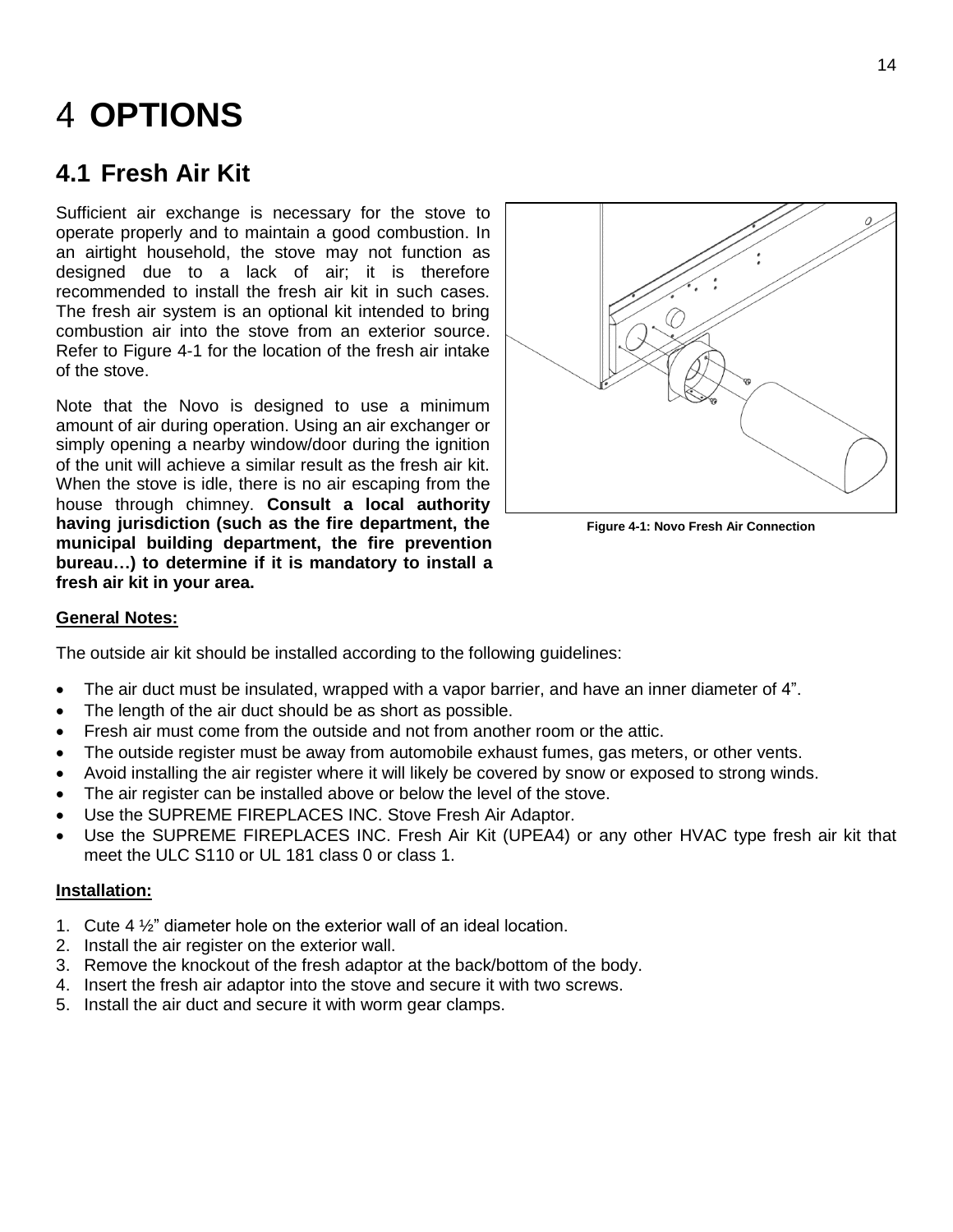# <span id="page-17-0"></span>**5 OPERATION INSTRUCTIONS**

### <span id="page-17-1"></span>**5.1 Fuel**

The Novo is designed to burn natural wood only. Higher efficiencies and lower emissions generally result when burning air dried seasoned hardwoods (moisture content below 20%), as compared to softwoods or to green or freshly cut hardwoods. The following are a few signs indicating that firewood is sufficiently dry for use: (a) cracks on the ends and surface of the logs, (b) lighter in weight, and (c) color (yellow/grey). It is recommended to use a moisture meter with pin sensors for determining accurately the moisture content of firewood (read manufacturer's instruction manual before operating). The optimum log length is 16-22 inches<sup>6</sup>, preferably split in halves or quarters and left to dry under a cover or away from external elements for a minimum of one year prior to use. Use good quality dry cordwood only. DO NOT burn garbage, lawn clipping, yard waste, materials containing rubber (including tires), materials containing plastic, waste petroleum products, paints, paint thinners, asphalt products, materials containing asbestos, construction debris, demolition debris, railroad ties, pressure-treated wood, manure, animal remains, coal, salt water driftwood or other previously salt water saturated materials, unseasoned wood, paper products, cardboard, plywood, particle boards, or other foreign materials in this product. The prohibition against burning these materials does not prohibit the use of fire starters made from paper, cardboard, saw dust, wax and similar substances for the purpose of starting a fire in an affected wood heater. Burning these materials may result in release of toxic fumes or render the heater ineffective and cause smoke. Do not over fire the Novo stove. Over firing will damage the stove, is hazardous and will void the warranty. NOTE: Gas logs cannot be installed in the Novo stove.

#### **WARNING: Never use gasoline, gasoline-type lantern fuel, kerosene, charcoal lighter fluid, or similar liquids to start or "freshen up" a fire in this stove. Keep all such liquids well away from the stove while it is in use.**

Ecological or compressed logs containing chemical additives are not tested and approved to be used with the Novo. Using them will overheat and damage the stove and void the warranty. Ecological or compressed logs that are 100% wood and contain no other additives can be safely used in the Novo. Never use more than two of these logs at a time. Using more is not only dangerous but will damage the stove and void the warranty. Follow the ecological log manufacturer's safety guidelines and recommendations and be sure that they are intended for use in stoves. Reload only once the previous load of wood has been consumed and only embers remain.

**WARNING: Do not keep the door open while the stove is in operation.**

### <span id="page-17-2"></span>**5.2 First Fires**

For the first 3 fires, burn a maximum of 3 logs at the medium to low burn rate (refer to Section 5.3) to allow for proper conditioning of the unit. Due to oil residues and the curing of the paint of the stove, it is normal to smell an odor for the first fires of the Novo. Open a window or a door near the stove to ventilate the house during the first fires. Oil residues may cause light smoking.

### <span id="page-17-3"></span>**5.3 Operating the Combustion Air Control**

The burn rate and the heat output are related to the amount of air entering into the firebox. The combustion air control of the Novo has two components: the Activator and the Burn Rate Selector (see Section 2.3). When starting the fire or when adding a new charge of wood, the stove needs additional air in order to establish a good fire. When the wood starts to burn properly, the amount of air can be reduced depending on the heating requirements.

 $\overline{a}$ <sup>6</sup> Refer to Section 2.2 regarding the maximum log length for a specific stove of the Novo series.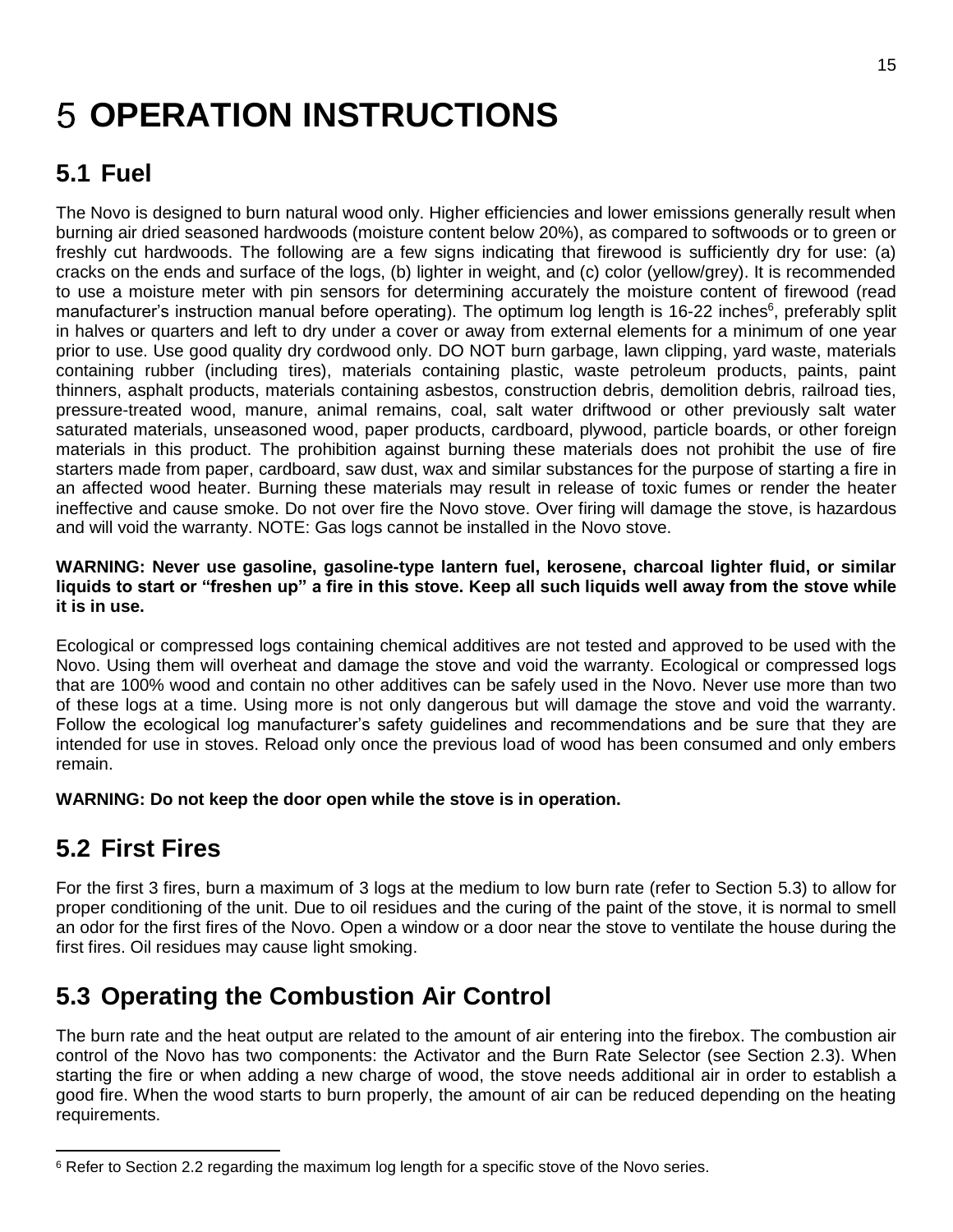The left combustion control lever is the Activator. When starting a fire or adding a new load of wood, the Activator must be pushed in to allow maximum air to enter the firebox. The right combustion control lever is the Burn Rate Selector. The Burn Rate Selector can slide sideways to achieve different burn rates. When the Burn Rate Selector is positioned to the left, a maximum burn rate is achieved and when it is positioned to the right, a minimum burn rate is set. Keeping the Burn Rate Selector to the right will burn the wood slower. Keeping the Burn Rate Selector to the left will provide a stronger fire and keep the glass of the stove cleaner for longer. Adjust the burn rate according to your heating requiremments and the quality of your wood. The combustion air control will automatically and gradually close the primary air source to the selected burn rate setting (right lever) with the presence of heat to maximize the burn time.

**NOTE:** The Burn Rate Selector can remain at the same setting at all times if the burn rate is satisfactory. However, the Activator must be pushed in when starting a fire or when adding a new load of wood.

#### **WARNING: The combustion air openings should never be obstructed.**

**WARNING: Never manipulate the Combustion Air Control with bare hands as it gets hot when the Novo is in operation. Use the Cold Hand Key (see Section 2.4) to adjust the Combustion Air Control.**

**WARNING: This wood heater has a manufacturer-set minimum low burn rate that must not be altered. It is against federal regulations to alter this setting or otherwise operate this wood heater in a manner inconsistent with operating instructions in this manual.**

### <span id="page-18-0"></span>**5.4 Starting a Fire**

The Novo has patented technologies and innovative features that make starting a fire quick and easy. Before starting a fire, assure that all the safety precautions mentioned in the owner's manual are being respected. The following instructions describe starting a fire in Novo stove using a "top-down" approach, which results in a cleaner, more efficient, and longer burn:

- a) Place two logs in the firebox. The logs should sit directly on the hearth from left to right or east to west (parallel with the door). Do not use a stove grate.
- b) Place a third and fourth log above the two logs of step a) front to back or north to south.
- c) Depending on the size of the logs, a fifth log can be placed above the logs of step a) and step b). For optimal performance of the unit, leave a minimum 1" space between the logs and the baffle.
- d) Push the left combustion control lever (the Activator) inwards.
- e) Slide the right combustion control lever (the Burn Rate Selector) to the desired burn rate. Positioning the Burn Rate Selector towards the left is for maximum burn rate and towards the right is for minimum burn rate.
- f) Place and ignite a firestarter between the logs in step b) or below the log in step c). Make sure that the firestarter is visible from the opening (facing the front).
- g) Once the firestarter is well lit, close the door. Do not leave the door open for more than 2 minutes.

#### **CAUTION: The wood should be placed away from the door to avoid damage to the glass.**

**WARNINGS: Over firing the unit may result in overheating and can damage the stove and/or result in fire hazards. The maximum firewood load must not exceed 4 medium sized logs (approximately 30 pounds). This stove has been designed to burn with the door closed. When the stove is being used, the door should remain closed at all times. Failing to do so is a safety hazard, will damage the stove and void the warranty.**

#### **WARNING: Do not use fire accelerants to rekindle the fire if the first attempt to start the fire failed. Do not open the door. Simply reactivate the Activator by pushing it inwards.**

NOTE: Sufficient air exchange is necessary for the stove to operate properly. Air is required in order to maintain the combustion of the stove. If the house is airtight, the stove may not function properly. If the stove is deprived of air, it will be necessary to provide a source of fresh air into the dwelling. This may be done by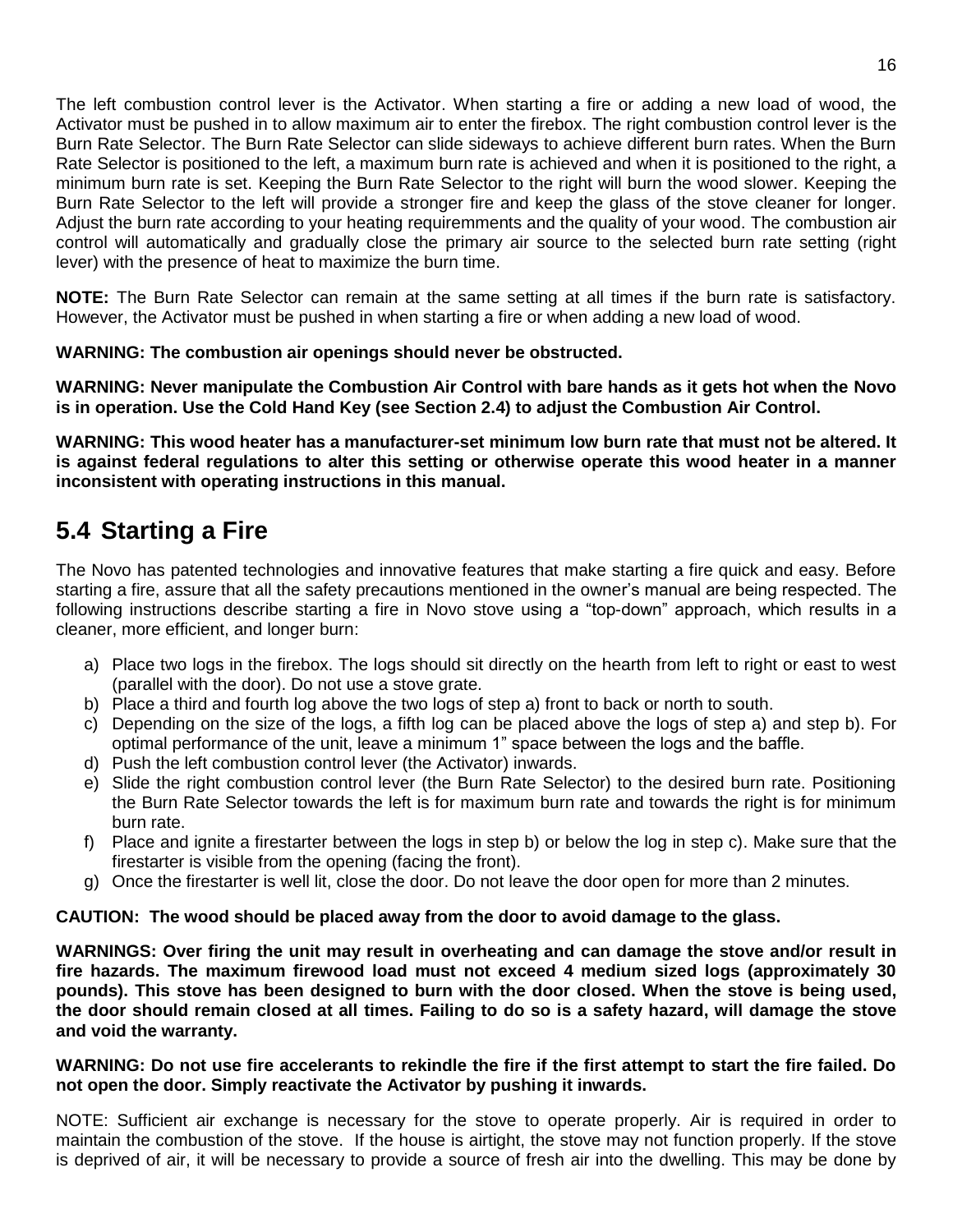using an air exchanger unit or simply by opening a window or a door near the stove partially for a few minutes. Make sure that other equipment such as the kitchen exhaust fans or oil central heating systems does not affect the stove functionality. Large return ducts of central heating systems located in the same room as the stove may affect the proper functioning of the unit and may cause smoking.

### <span id="page-19-0"></span>**5.5 Adding a New Load of Wood**

WARNING: Open the door to reload only when the wood has been reduced to embers, otherwise there is a risk of smoke infiltration into the house.

When the wood has been reduced to embers and there's no visible flame, you may add a new load.

- a) Crack the Novo door open and wait a few moments before opening the door completely.
- b) Use your stove tools to gather the remaining embers at the center of the firebox.
- c) Activate the Activator by pushing it in.
- d) Once the embers begin to glow red, add the new load of wood in the firebox.
- e) Keep the door of the Novo slightly unlatched until you see a flame in the firebox. Never leave the Novo door unlatched without constant supervision.
- f) Completely latch the Novo door.

Assure that a flame is maintained. Avoid wood smoldering on top of embers as this will result in a dirty glass, excessive emissions, chimney creosote buildup and poor heat output. If wood is smoldering, ensure the Activator has been activated and unlatch the door slightly with supervision until a flame has been maintained.

### <span id="page-19-1"></span>**5.6 Blower Operation**

The blower kit for the Novo consists of two blowers mounted at the back/bottom of the unit and a heat sensory therm-o-disc; the blowers will start and stop automatically in the presence and absence of heat respectively. A variable speed control allows the adjustment of the speed of the blowers. Do not install a substitute kit as this may result in overheating and risk of fire. Refer to Section 3.5 for the installation instructions of the blower kit.

When the stove gets hot and the therm-o-disc reaches 95°F, the blowers will turn on. The average time it takes for the blowers to activate is 30 to 45 minutes after starting a fire as explained in this manual (Section 5.4). The fans will turn off once the insert has cooled down and the therm-o-disc reaches 85°F. The speed of the blowers can be adjusted with the variable speed control.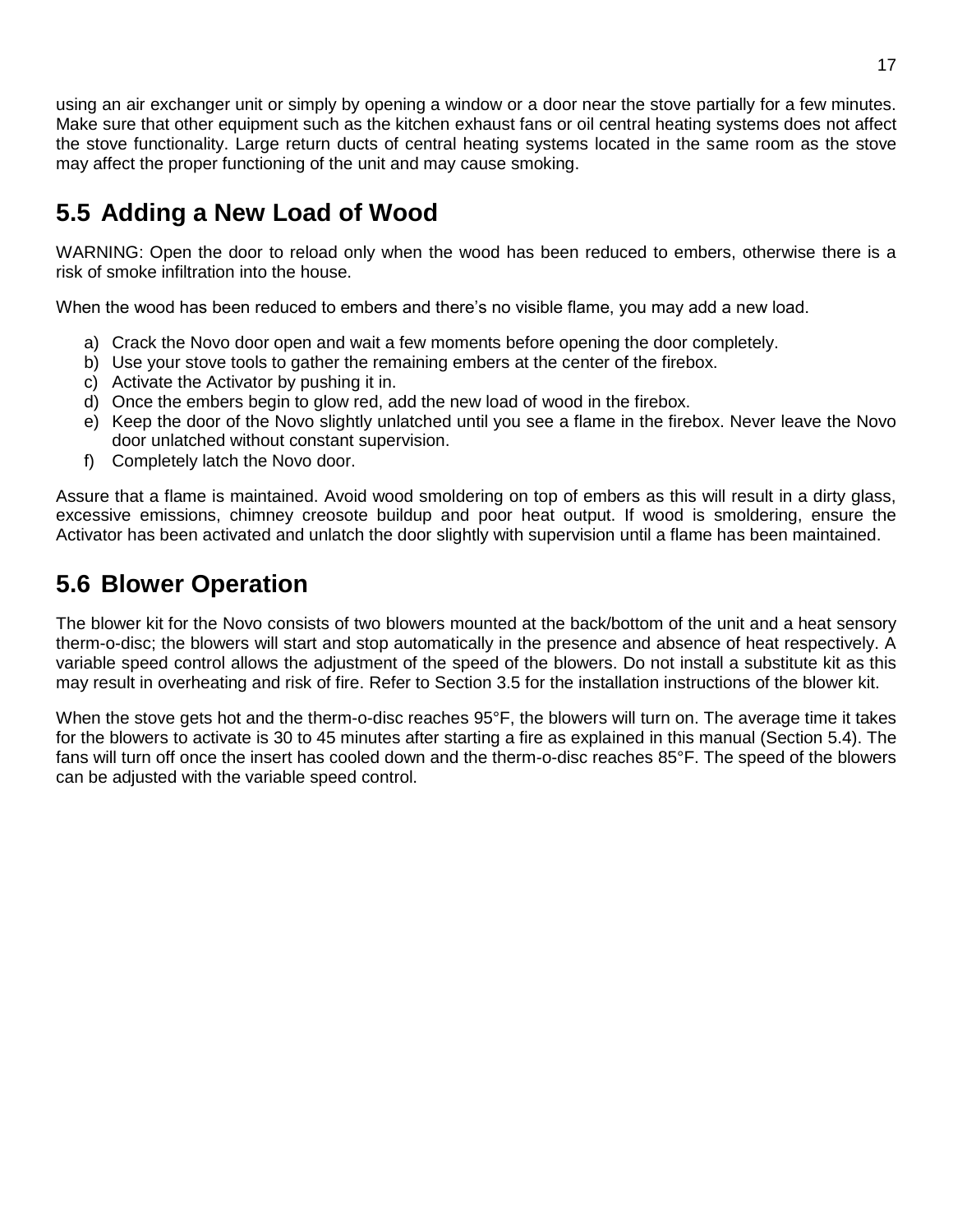# <span id="page-20-0"></span>**TROUBLESHOOTING**

### <span id="page-20-1"></span>**6.1 Backdraft / Smoking**

Draft is the force created by a difference in pressure, which moves air from the appliance up through the chimney. It is important to operate the Novo with proper draft to ensure optimal performance of the unit. Draft is depended on the length of the chimney, local geography, nearby obstructions and other factors. Proper draft results in an upwards flow through chimney, which prevents smoke infiltrating into the house during operation of the unit. As the temperature of the unit and chimney rises during combustion, the draft consequently increases due to a higher difference in pressure.

In contrast, backdraft is air flow from the chimney into the house, which results in smoke infiltration from the appliance and/or the chimney joints during operation. The unit is experiencing backdraft if air is flowing out from the exhaust of the baffle system (within the firebox). Backdraft is most commonly caused by fans around the house (such as in the kitchen and bathrooms) simultaneously in operation, insufficient length of the chimney (less than 15 feet), or a blocked chimney. Refer to the following suggestions to eliminate backdraft:

- Close any fans operating around the house (specifically for the duration of ignition).
- Clean the chimney of any obtrusions (when the unit is cold).
- Open one window or one door near the Novo.
- Heat the chimney by burning newspaper near the exhaust of the baffle system.

### <span id="page-20-2"></span>**6.2 Over Firing**

The appearance of a red glow on the exterior of the firebox (top and sides) and/or on the flue is a sign of over firing. Excess air entering the firebox, over fueling, or an abnormal strong draft causes the unit to reach drastic temperatures from an uncontrollable combustion. Over firing is a safety hazard and may result in permanent damage to the unit. In the occurrence of over firing:

- a) Make sure the Novo door is properly closed.
- b) Manually close the Combustion Air Control by pulling the Activator (left lever).
- c) If possible, turn on the blower to the maximum speed. The red glow on the exterior of the firebox and/or the flue should gradually disappear.

#### **WARNING: Do not touch hot surfaces with bare hands. Always wear heat protecting gloves and use stove tools.**

Guideline to avoid over firing:

- Always keep the door closed during operation.
- Inspect regularly the door gasket/glass and replace accordingly.
- Always operate the unit with the chimney sweeping cap in position, blocking the hole in the baffle.
- Never load more than 30 lbs of wood at a time.
- Ensure that there is no excess draft.

**WARNING: Failure to follow the above guideline will void the warranty. Over firing is a safety hazard, can cause irreversible damages to the Novo and will void the warranty.**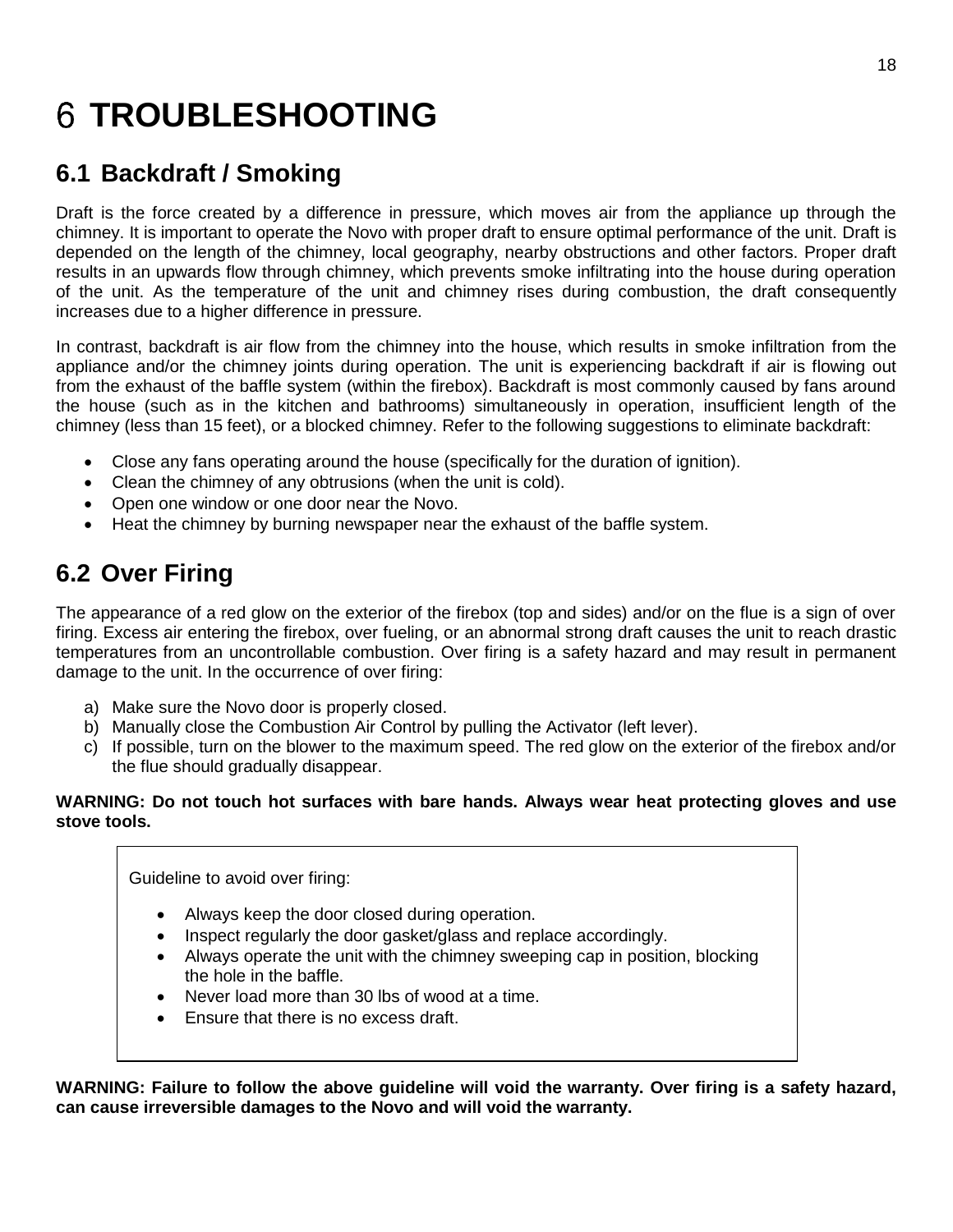# <span id="page-21-0"></span>**7 MAINTENANCE**

### <span id="page-21-1"></span>**7.1 Disposal of Ashes**

Ashes should be placed in a metal container with a tight fitting lid. The closed container of ashes should be placed on a non-combustible floor or on the ground, well away from all combustible materials, pending final disposal. If the ashes are disposed of by burial on soil or otherwise locally dispersed, they should be retained in the closed container until all cinders have been thoroughly cooled. **CAUTION: Always wear heat resistant gloves when removing the ashes from the firebox.**

- a) Let the firebox cool to ambient temperature before removing the ashes. It is recommended to remove the ashes once the bed has exceeded a height of 4 inches.
- b) Slowly open the door to prevent ashes from coming into the room.
- c) Place an ash bucket (metal container) near the stove, onto the non-combustible floor protector.
- d) Using a shovel and brush, remove the bulk of the ashes from the firebox into the ash bucket. Note that it is not necessary to keep a thin bed of ashes for the next fire.
- e) Store the ash bucket (with the tight-fitting lid) on a non-combustible surface, away from any combustible materials, pending final disposal.

### <span id="page-21-2"></span>**7.2 Chimney Maintenance**

**Creosote – Formation and Need for Removal:** When wood is burned slowly, it produces tar and other organic vapors, which combine with expelled moisture to form creosote. The creosote vapor condenses in the relatively cool chimney flue of a slow-burning fire. As a result, creosote residue accumulates on the flue lining. When ignited, this creosote makes an extremely hot fire. The chimney connector and chimney burning wood or coal should be inspected at least once every two months during the heating season to determine if creosote buildup has occurred. **Never use chemical cleaners for your chimney.**

**WARNING: In the case of a chimney fire: 1) close the door of the stove; 2) set the burn rate of the Combustion Air Control to minimum (Section 5.3); 3) call the local fire department (if assistance is needed); 4) use a dry chemical fire extinguisher (baking soda or sand) to control the fire.**

#### **CAUTION: Never use water to extinguish a fire as it may result to dangerous steam explosions. Do not use the unit until the chimney is inspected and repaired (if needed) by a qualified technician.**

NOTE: Do not clean the chimney when the unit is in operation/hot. Follow the instructions below for sweeping the chimney and chimney connector of a Novo stove:

- a) Open the door of the unit.
- b) From within the firebox, displace the chimney sweeping cap located in the baffle by lifting and moving it to the side.
- c) Close the door of the unit.
- d) Using an appropriately sized chimney sweeping brush, clean the chimney from any creosote buildup and other residues. Note that disassembly of the chimney connector may be required for a thorough cleaning.
- e) Remove all the fallen/loose creosote/residues from the firebox and baffle system (a shop vacuum cleaner can be used for a thorough cleaning).
- f) Place back the chimney sweeping cap.

**CAUTION: Operating the unit without the chimney sweeping cap in position will result in over firing and void the warranty.**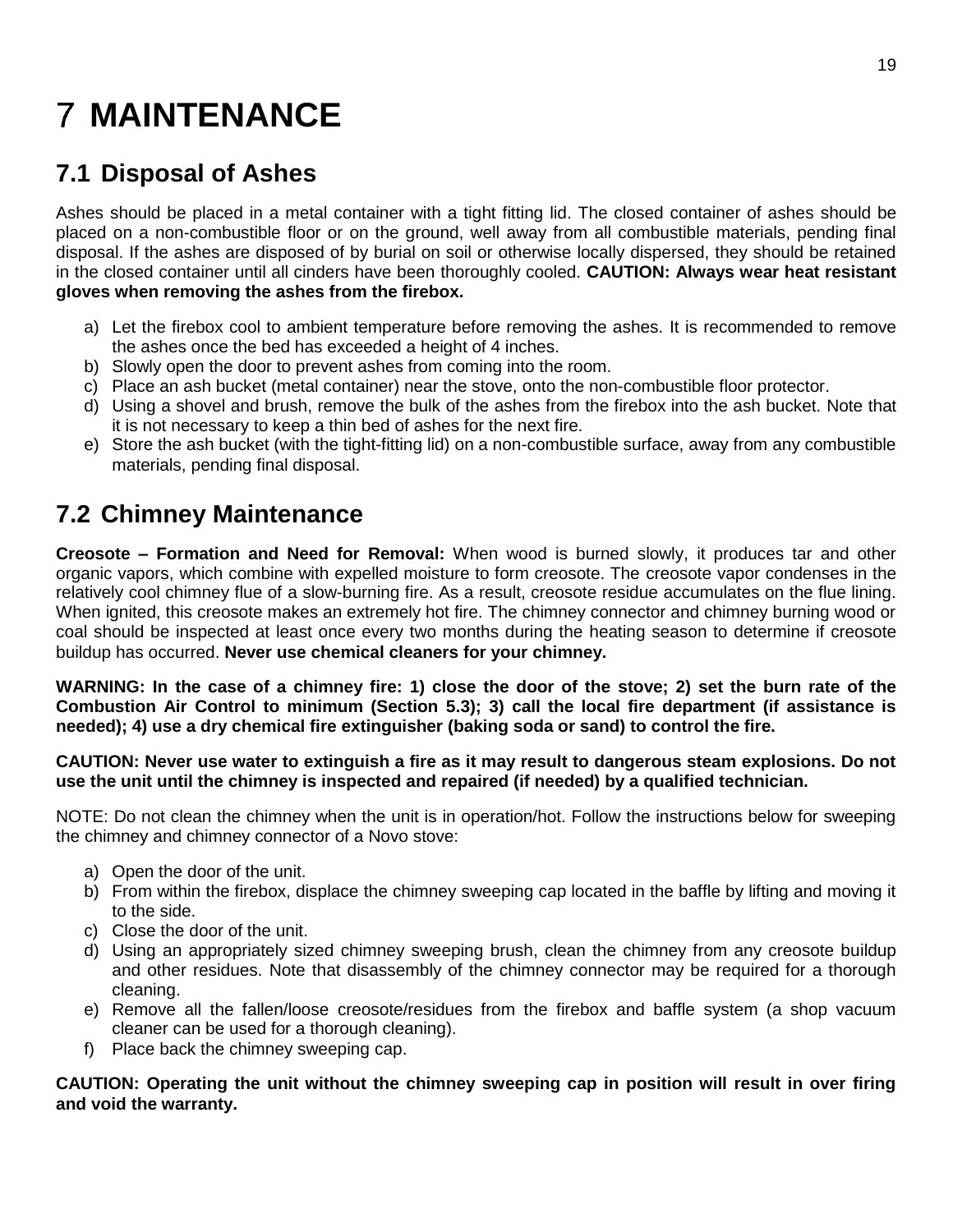### <span id="page-22-0"></span>**7.3 Cleaning of Glass**

It is recommended to clean the glass door with a soft cloth, damped with a non-abrasive solution, such as soap and water.

#### **CAUTION: Cleaning the glass with an abrasive solution will result in surface scratches, reducing glass transparency and resistance to impacts.**

The glass of the door may be cleaned with commercial products intended for fireplaces and stoves. After cleaning the glass, remove any remaining solutions with a wet cloth to avoid chemical reactions at elevated temperatures ("cloudiness'' on the surface of the glass).

#### **CAUTION: Do not apply commercial cleaners onto any painted surfaces as discoloration/peeling may occur.**

**NOTE: Never clean the glass when the unit is in operation or hot.**

### <span id="page-22-1"></span>**7.4 Replacing Cast Iron or Soapstone Panels**

Four panels are assembled along the combustion chamber side walls (left, right, and back) allowing for a longer and a constant heat output. It is recommended to perform a weekly check on the condition of the panels to ensure proper operation of the unit. The panels need to be replaced when it is gravely chipped and/or cracked. Failure to replace the panel under the mentioned conditions will alter the performance of the unit. Refer to the following instructions for replacing a panel:

- a) Order the replacement kit for the Novo panel (refer to Section 7.9).
- b) Remove the door from the firebox and place it face down on a soft surface. NOTE: Rotate the handle to permit proper placing.
- c) Remove the bottom plate (hearth) by lifting it out of the firebox.
- d) For the Novo 18 and the Novo 38, slide the left/right side wall panel(s) by tilting the bottom and swivelling them out of the top retainer.
- e) For the Novo 24, slide the back wall panels (2) by tilting the bottom and swivelling them out of the top retainer.
- f) Replace the damaged panel if it was removed in step d) or e) and position the panels back in place by swiveling them behind the top retainer.
- g) In the case of a damaged panel on the Novo 18 and Novo 38 back wall, replace the damaged panel and reposition the side wall panels by swiveling them behind the top retainer.
- h) In the case of a damaged panel on the Novo 24 side walls, replace the damaged panel and reposition the back wall panels by swiveling them behind the top retainer.
- i) Insert the bottom plate (hearth) and door to its original position.

#### **WARNING: Do not operate the unit with any of the panels missing.**

#### <span id="page-22-2"></span>**7.5 Replacement of Door Gasket**

SUPREME FIREPLACES INC. assembles heat resistant graphite coated gaskets on the doors of all products, allowing for a proper seal of the unit at extreme temperatures (up to  $1000^\circ F$ ). It is recommended to perform a weekly visual check on the condition of the ¾" gasket to ensure proper operation of the unit. The ¾" gasket of your door needs to be replaced when 1) the fibers of the gasket are coming loose and 2) the gasket is disintegrating. Failure to replace a gasket under the mentioned conditions can cause irreversible damage to the unit due to over firing. Refer to the following instructions for replacing the  $\frac{3}{4}$  gasket:

- a) Order the replacement kit for the Novo ¾" door gasket.
- b) Remove the door from the firebox and place it face down on a soft surface. NOTE: Rotate the handle to permit proper placing.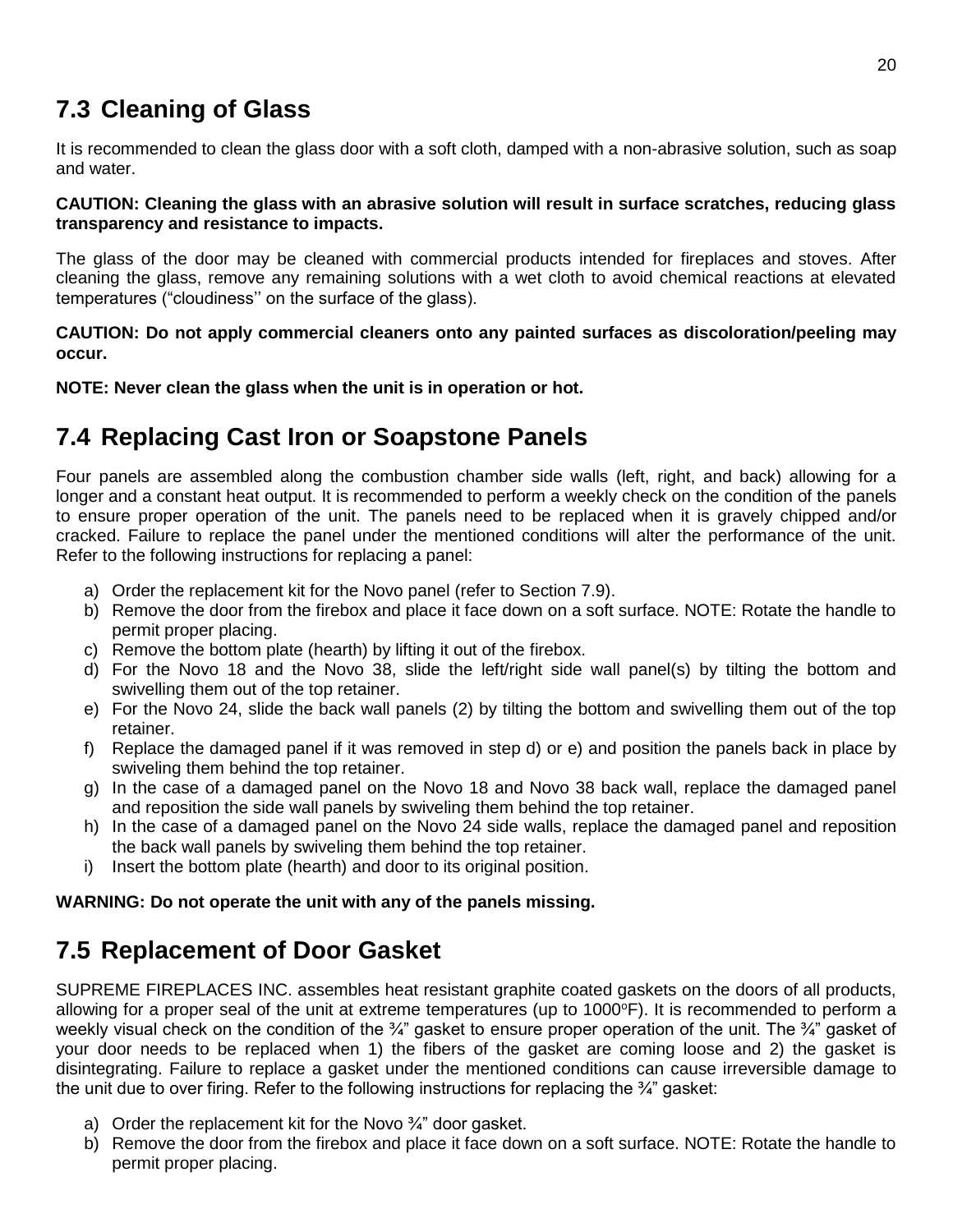- c) Cover all painted surfaces of the door to avoid damages.
- d) Using a wedging tool or flat head screwdriver, gently remove the old  $\frac{3}{4}$  gasket (along with the old silicone) from the door framing.
- e) Apply a bead of high temperature silicone along the groove of the metal brackets.
- f) Place the new  $\frac{3}{4}$  gasket around the door framing and cut any excess gasket with scissors. NOTE: It is recommended to tape the extremity of the gasket for a cleaner result.

Give significant amount of time to allow the silicone to cure before reinstalling the door onto the firebox. A slight resistance is expected when closing the door with the new <sup>3</sup>/4" gasket; the door will close normally after the gasket has taken proper shape.

### <span id="page-23-0"></span>**7.6 Replacement of Glass**

SUPREME FIREPLACES INC. uses a high quality 5mm thick Pyroceram III / Keralite ceramic glass that can withstand temperatures up to 1300°F. It is recommended to perform a weekly visual check for any damages or cracks on the glass.

**WARNING: Avoid striking the glass and slamming the door shut. Never operate the unit with a broken or damage glass.**

**CAUTION: Wear protective gloves when handling broken glass.** Refer to the following instructions for replacing the glass:

- a) Order the replacement kit for the Novo glass (refer to Section 7.9).
- b) Remove, clean, and dispose any broken glass from the door and the surroundings.
- c) Remove the door from the firebox and place it face down on a soft surface. NOTE: Rotate the handle to permit proper placing.
- d) Using a wedging tool or flat head screwdriver, gently remove the  $\frac{3}{4}$ " gasket (along with the silicone) from the door framing.
- e) Using a wrench, remove the 8 nuts fastened around the door framing.
- f) Remove the first row of metal brackets (2 small and 2 big) and thin gasket.
- g) Remove the damage glass and clean thoroughly the door framing from loose glass fragments.
- h) Place the new glass onto the second row of thin gasket, centered with the door framing.
- i) Place back the first row of metal brackets (2 small and 2 big) and thin gasket.
- j) Using a wrench, fasten the 8 nuts around the door framing (do not over-tighten).
- k) Apply a bead of high temperature silicone along the groove of the metal brackets.
- I) Place the  $\frac{3}{4}$  gasket back into position.

Give significant amount of time to allow the silicone to cure before reinstalling the door onto the firebox.

#### <span id="page-23-1"></span>**7.7 Door Latch Maintenance**

Lightly lubricate the hook of door latch (CM0031) on a yearly basis to prevent abrasive wear. Note that the door latch can be tightened to the door frame using a 5/32" hex key.

| Item           | Code        | <b>Description</b>          | Qty |
|----------------|-------------|-----------------------------|-----|
|                |             | Door frame assembly         |     |
| 2              |             | Horizontal metallic bracket | 4   |
| $\overline{2}$ |             | Vertical metallic bracket   | 4   |
| 3              |             | Pyroceram glass             |     |
| 4              | GSK 0.3125" | Thin gasket                 | 2   |
| 5              | GSK 0.75"   | Thick gasket                |     |
| 6              | SFC0031     | Door latch - Novo           |     |
|                | WP SFC      | Wood pull handle - Novo     |     |

**Table 7-1: Parts List of Door Assembly**



**Figure 7-2: Door Assembly Exploded View**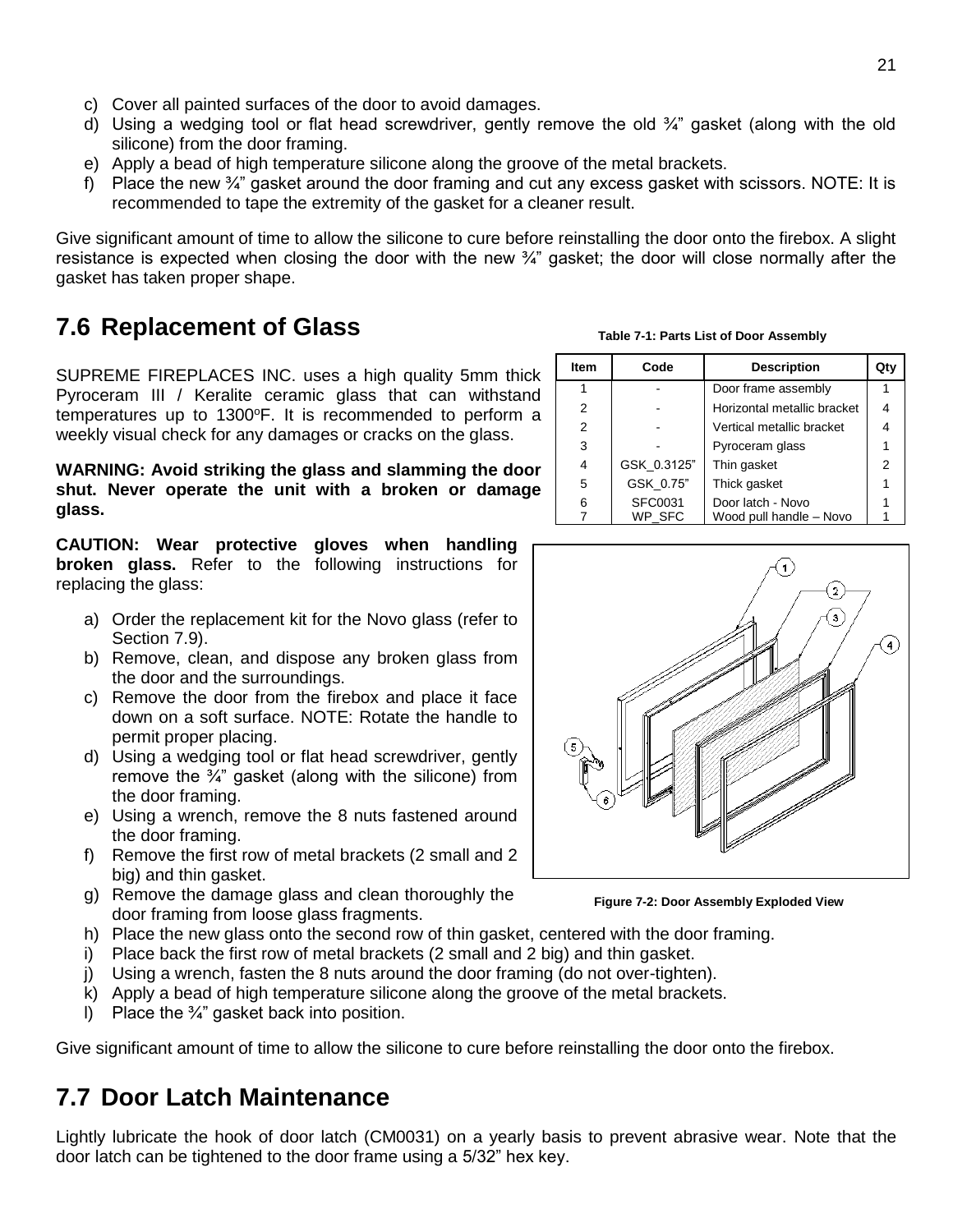### <span id="page-24-0"></span>**7.8 Paint**

Paint touch-ups can be performed on the unit using a high temperature paint (in aerosol spray can format) by Stove Bright®. Refer to your invoice to determine the precise color of your unit. Contact your local hearth shop for further information on purchasing this paint.

NOTE: Apply the paint in a well ventilated area. If applying paint to the door, properly cover/mask the glass of the door using painters tape and cardboard. Wait for paint to dry before operating the unit. Refer to the instructions on the label of the aerosol spray can for proper paint application. **WARNING: Never apply paint to the unit during operation or when it is hot.**

#### <span id="page-24-1"></span>**7.9 Replacement Parts**

| Code              | <b>Description</b>                                                                              | <b>Illustration</b> |
|-------------------|-------------------------------------------------------------------------------------------------|---------------------|
| 24SFC WP          | Wood pull handle (specify color)                                                                |                     |
| PYRO_18.75_13.75  | Novo 18 - 18.75" X 13.75"<br>Pyroceram III / Keralite 5mm thick glass                           |                     |
| PYRO_24.875_14.75 | Novo 24 - 24.875" X 14.25"<br>Pyroceram III / Keralite 5mm thick glass                          |                     |
| PYRO_24.25_17     | Novo 38 - 24.25" X 17"<br>Pyroceram III / Keralite 5mm thick glass                              |                     |
| GSK_0.3125"_8'    | Graphite coated square gasket<br>0.3125" thick X 8' length                                      |                     |
| GSK_0.75"_8'      | Graphite coated square gasket<br>0.75" thick X 8' length                                        |                     |
| 55416.32130       | AC tangential blower<br>Electrical rating: 115VAC, 60Hz, 56W<br>Certification: VDE, CSA, UL, CE |                     |
| 60T22             | Thermo-disk<br>Electrical rating: 120VAC, 15A<br>Certification: UL/CSA                          |                     |

Refer to the codes from the table below for any replacement parts: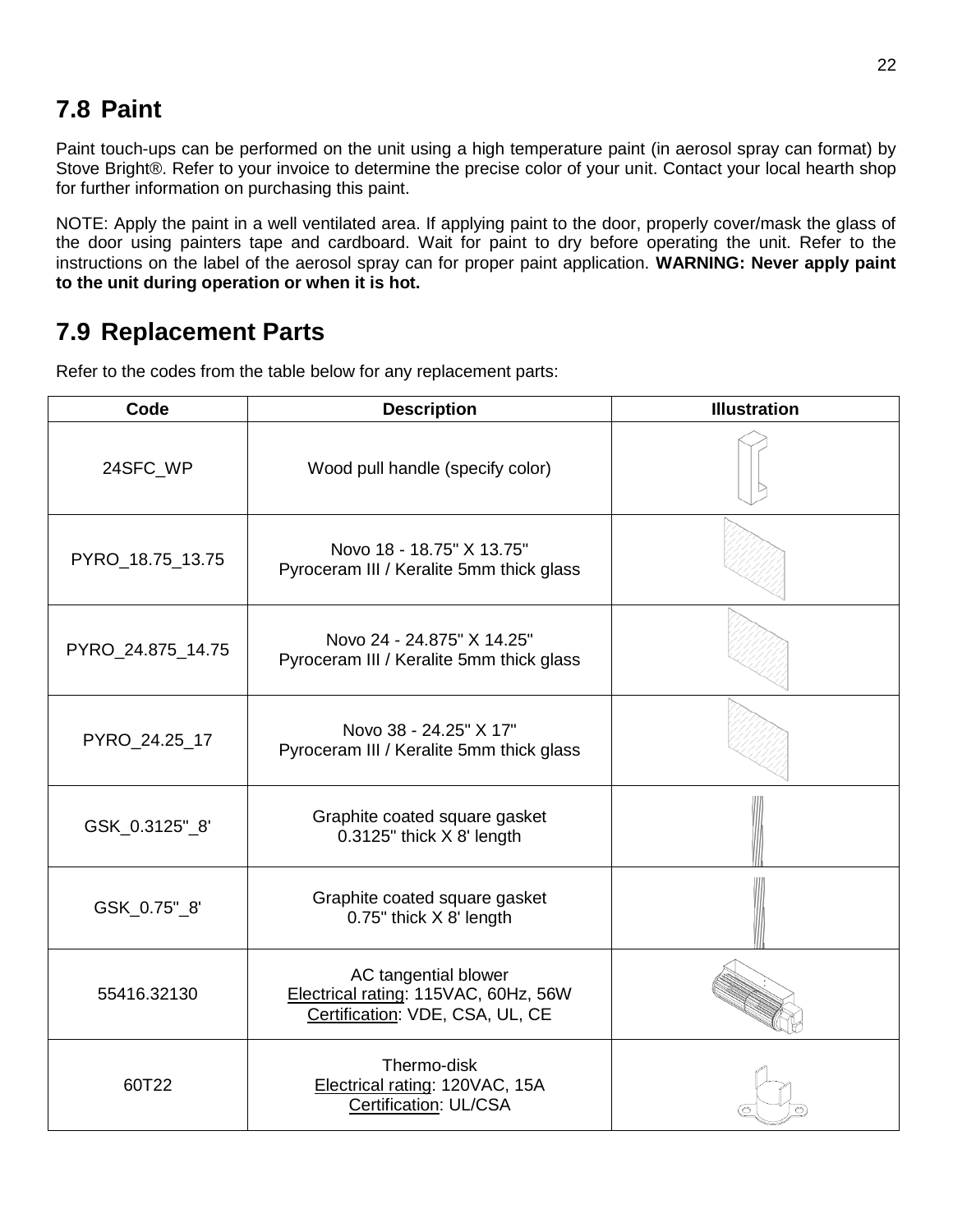| B6518         | <b>Speed Control</b><br>Electrical rating: 2.5 Amps, 115VAC -<br>50/60Hz<br>Certification: UL, ULC |                   |
|---------------|----------------------------------------------------------------------------------------------------|-------------------|
| PA5000        | Combustion Air Control (specify color)                                                             |                   |
| <b>CM0020</b> | Cold Hand Key                                                                                      | <b>C SUPPLIRE</b> |
| CPSP0301      | Removable Ashlip (specify color)                                                                   |                   |
| 18SF1175      | Soapstone Panel<br>13" X 10.125" X 1.25"                                                           |                   |
| 18SFC1175     | Cast Iron Panel<br>13" X 10.125" X 1.25"                                                           |                   |
| 24SF1175      | Soapstone Panel<br>13" X 11.75" X 1.25"                                                            |                   |
| 24SFC1175     | Cast Iron Panel<br>13" X 11.75" X 1.25"                                                            |                   |
| 38SF1175      | Soapstone Panel<br>16" X 12.625" X 1.25"                                                           |                   |
| 38SFC1175     | Cast Iron Panel<br>16" X 12.625" X 1.25"                                                           |                   |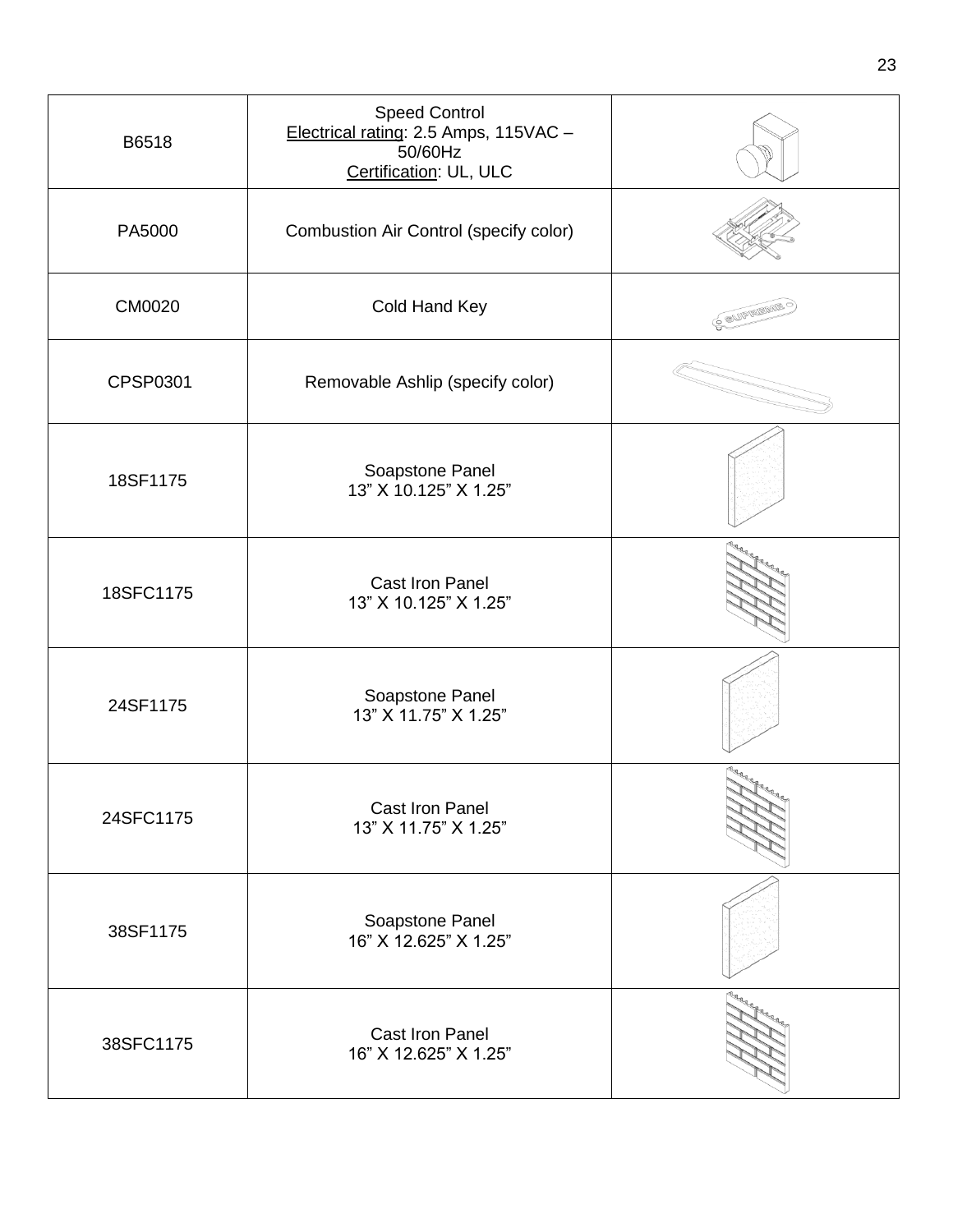# <span id="page-26-0"></span>**WARRANTY**

SUPREME FIREPLACES INC. warrants that the factory-built fireplaces, fireplace inserts, and stoves will be free from defects in material and workmanship, under normal use and service, for a period of **twenty-five (25) years** from the date of purchase.

This warranty is only intended for the original retail purchaser, given that the product was purchased from SUPREME FIREPLACES INC. or one of its authorized dealers. This warranty is conditional upon correct installation and intended use of the products and does not cover damages caused by misuse. This warranty shall be void if the fireplace and stove is not installed by an authorized qualified technician in accordance with the installation instructions in the manual provided with this product. The installation must meet local and national building codes.

#### **WARRANTY LIMITATIONS:**

Abuse and improper use of the unit may cause irreversible damage and will void the warranty.

- I. During the first two years of the Limited Warranty, SUPREME FIREPLACES INC. will provide replacement parts at no charge and will also pay for reasonable labor costs, except for the parts listed in the EXCLUSIONS portion of this warranty.
- II. During the third through the fifth year of the limited warranty, SUPREME FIREPLACES INC. will provide replacement parts (if available) at no charge, except for the parts mentioned in the EXCLUSIONS portion of this warranty. Supreme Fireplaces Inc. shall not be responsible for any labor costs.
- III. From the sixth through the twenty-fifth year of the limited lifetime warranty, SUPREME FIREPLACES INC. will provide replacement parts (if available) at 50% of the retail price, except for the parts listed in the EXCLUSIONS portion of this warranty. SUPREME FIREPLACES INC. shall not be responsible for any labor costs.

Transportation, packaging, and other related costs or expenses arising from the replacement or repair of defective parts will not be covered by this warranty, nor will SUPREME FIREPLACES INC. assume responsibility for them.

#### **EXCLUSIONS:**

SUPREME FIREPLACES INC. shall not be responsible for any labor costs for the replacement or repair of any electrical components, painted/plated parts, secondary air burning system, and the combustion air control.

The following parts are guaranteed for 90 days: ceramic glass (**thermal breakage ONLY**).

The following parts are guaranteed for 1 year: blowers, painted/plated parts, secondary air burning system, soapstone, and door gasket.

The following parts are guaranteed for 10 year: cast iron panels.

This warranty applies to normal residential use only. Damages caused by acts nature or natural disasters, accidents, over firing, misuse, abuse, negligence, improper installation, alterations or substitutions of components of the stove, abrasives, chemical cleaners, and negligence are not covered by this warranty. Burning anything other than natural wood will damage your stove and void the warranty.

SUPREME FIREPLACES INC. will not be responsible for environmental conditions such as inadequate vents or ventilation, excessive venting configurations or negative air pressures which may or may not be caused by mechanical systems such as exhaust fans, furnaces, clothes dryers, etc.